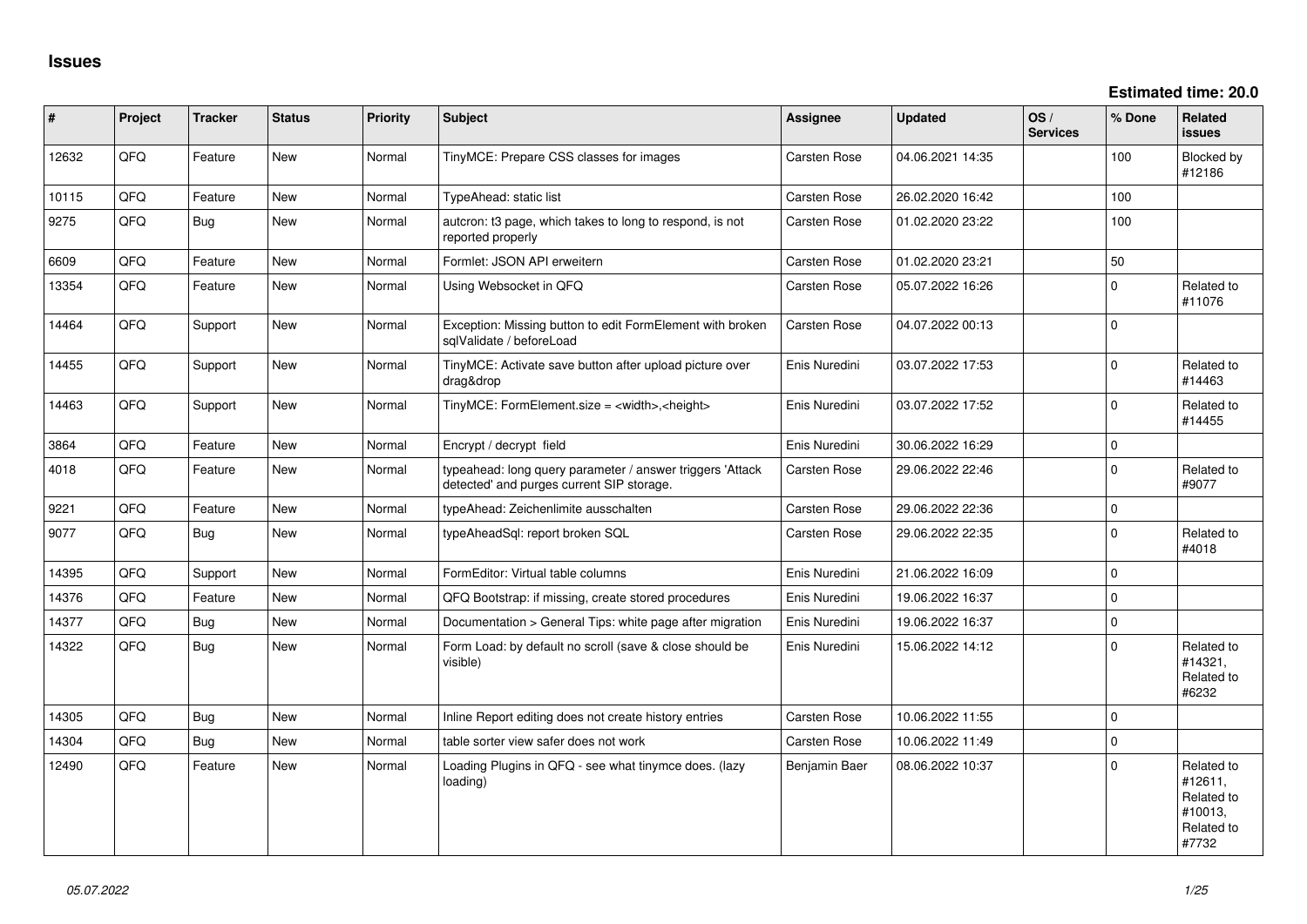| #     | Project | <b>Tracker</b>   | <b>Status</b> | <b>Priority</b> | <b>Subject</b>                                                                                                                                      | <b>Assignee</b>        | <b>Updated</b>   | OS/<br><b>Services</b> | % Done      | <b>Related</b><br><b>issues</b>                                        |
|-------|---------|------------------|---------------|-----------------|-----------------------------------------------------------------------------------------------------------------------------------------------------|------------------------|------------------|------------------------|-------------|------------------------------------------------------------------------|
| 13716 | QFQ     | Bug              | New           | High            | Firefox ask to store username/password                                                                                                              | Enis Nuredini          | 30.05.2022 09:31 |                        | 0           | Related to<br>#13827                                                   |
| 12066 | QFQ     | <b>Bug</b>       | <b>New</b>    | High            | enterAsSubmit: Forward wird nicht ausgeführt                                                                                                        | Enis Nuredini          | 29.05.2022 09:23 |                        | 0           |                                                                        |
| 12989 | QFQ     | <b>Bug</b>       | New           | Normal          | empty string does not trigger dynamic update                                                                                                        | Enis Nuredini          | 28.05.2022 11:09 |                        | 0           |                                                                        |
| 14185 | QFQ     | Feature          | New           | Normal          | External/Autocron.php - better suitable directory                                                                                                   | Support: System        | 28.05.2022 11:03 |                        | 0           |                                                                        |
| 14090 | QFQ     | Feature          | New           | Normal          | Nützliche_script funktionen                                                                                                                         | Carsten Rose           | 28.05.2022 11:03 |                        | 0           |                                                                        |
| 13609 | QFQ     | Feature          | New           | Normal          | QFQ Introduction: Seite aufloesen                                                                                                                   | Philipp<br>Gröbelbauer | 28.05.2022 11:02 |                        | $\mathbf 0$ |                                                                        |
| 14233 | QFQ     | <b>Bug</b>       | <b>New</b>    | Normal          | AS_link: question - HTML is not rendered                                                                                                            | <b>Carsten Rose</b>    | 28.05.2022 11:02 |                        | $\mathbf 0$ |                                                                        |
| 14227 | QFQ     | Feature          | New           | Normal          | Selenium Konkurrenz: cypress.io                                                                                                                     | Enis Nuredini          | 28.05.2022 11:02 |                        | 0           |                                                                        |
| 14187 | QFQ     | Feature          | New           | High            | qfq.log: show current URL                                                                                                                           | Carsten Rose           | 28.05.2022 11:02 |                        | $\mathbf 0$ | Related to<br>#13933,<br>Related to<br>#12532,<br>Related to<br>#11893 |
| 14077 | QFQ     | Bug              | <b>New</b>    | Normal          | As _link: Attribute 'class' missing by r:1 and r:3 - but should<br>set                                                                              | <b>Carsten Rose</b>    | 28.05.2022 11:02 |                        | $\Omega$    | Related to<br>#5342.<br>Related to<br>#4343                            |
| 14028 | QFQ     | Feature          | New           | Normal          | Required notification: visual nicer                                                                                                                 | Enis Nuredini          | 28.05.2022 11:01 |                        | 0           |                                                                        |
| 13945 | QFQ     | Feature          | New           | Normal          | As _link: content before/after link                                                                                                                 | Enis Nuredini          | 28.05.2022 11:01 |                        | 0           | Related to<br>#12262                                                   |
| 10979 | QFQ     | Feature          | New           | Normal          | Ajax Calls an API - dataReport                                                                                                                      | <b>Carsten Rose</b>    | 11.05.2022 12:15 |                        | 0           |                                                                        |
| 14091 | QFQ     | Bug              | New           | Normal          | inconsistent template path for twig                                                                                                                 | Carsten Rose           | 19.04.2022 18:36 |                        | 0           |                                                                        |
| 13451 | QFQ     | Bug              | New           | Normal          | Character Counter / Max Character: Problem in Safari                                                                                                | Carsten Rose           | 15.04.2022 17:18 |                        | 0           |                                                                        |
| 8891  | QFQ     | <b>Bug</b>       | New           | High            | formSubmitLog: do not log passwords                                                                                                                 | Enis Nuredini          | 25.03.2022 09:06 |                        | 0           |                                                                        |
| 10463 | QFQ     | Feature          | New           | Normal          | Report_link: expliztes setzen von HTML Tags (Bedarf fuer<br>'data-selenium' & 'id')                                                                 | Enis Nuredini          | 23.03.2022 09:23 |                        | $\mathbf 0$ | Related to<br>#7648                                                    |
| 11892 | QFQ     | Feature          | New           | Normal          | tablesorter: columns with links are hard to order - new<br>qualifier 'Y: <ord>'</ord>                                                               | Enis Nuredini          | 23.03.2022 09:22 |                        | $\mathbf 0$ |                                                                        |
| 12714 | QFQ     | <sub>I</sub> Bug | <b>New</b>    | Normal          | Conversion of GIF to PDF broken when GIF contains Alpha.                                                                                            | <b>Carsten Rose</b>    | 19.03.2022 17:49 |                        | $\Omega$    |                                                                        |
| 12556 | QFQ     | Feature          | New           | Normal          | Pills Title: colored = static or dynamic on allrequiredgiven                                                                                        | Benjamin Baer          | 19.03.2022 17:49 |                        | $\mathbf 0$ |                                                                        |
| 12512 | QFQ     | Bug              | New           | Normal          | Some MySQL Installation can't use 'stored procedures'                                                                                               | Carsten Rose           | 19.03.2022 17:48 |                        | 0           |                                                                        |
| 12520 | QFQ     | <b>Bug</b>       | New           | Normal          | Switch FE User: still active even FE User session expired                                                                                           | Carsten Rose           | 19.03.2022 17:48 |                        | 0           |                                                                        |
| 12581 | QFQ     | Bug              | New           | Normal          | Form.forward=close: Record 'new' in new browser tab ><br>save (& close) >> Form is not reloaded with new created<br>record id and stays in mode=new | Carsten Rose           | 19.03.2022 17:48 |                        | 0           |                                                                        |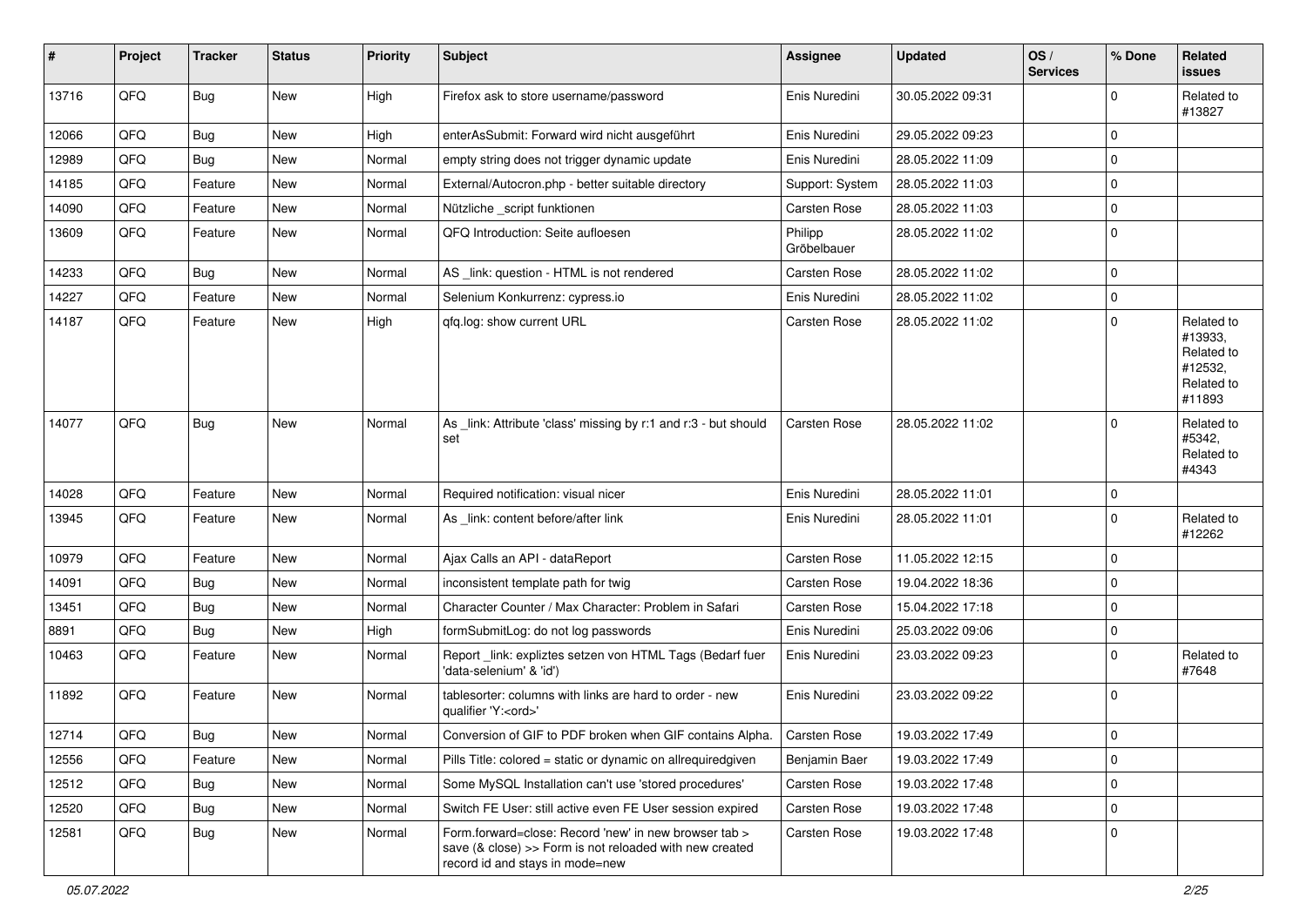| #     | Project | <b>Tracker</b> | <b>Status</b> | <b>Priority</b> | <b>Subject</b>                                                                                                                        | <b>Assignee</b>     | <b>Updated</b>   | OS/<br><b>Services</b> | % Done      | <b>Related</b><br><b>issues</b>               |
|-------|---------|----------------|---------------|-----------------|---------------------------------------------------------------------------------------------------------------------------------------|---------------------|------------------|------------------------|-------------|-----------------------------------------------|
| 12603 | QFQ     | Feature        | New           | Normal          | Dropdown (Select), Radio, checkbox:<br>itemListAlways={{!SELECT key, value}}                                                          | Carsten Rose        | 19.03.2022 17:47 |                        | $\Omega$    |                                               |
| 12664 | QFQ     | Feature        | New           | Normal          | TinyMCE: report/remove malicous HTML/JS Code                                                                                          | Carsten Rose        | 19.03.2022 17:47 |                        | 0           | Related to<br>#14320                          |
| 12716 | QFQ     | Bug            | New           | Normal          | template group: Pattern only applied to first instance                                                                                | Carsten Rose        | 19.03.2022 17:47 |                        | 0           |                                               |
| 13331 | QFQ     | Bug            | <b>New</b>    | Normal          | Multi Form: Clear Icon misplaced                                                                                                      | Carsten Rose        | 19.03.2022 17:47 |                        | $\Omega$    |                                               |
| 13332 | QFQ     | <b>Bug</b>     | New           | Normal          | Multi Form: Required Felder werden visuell nicht markiert.                                                                            | Carsten Rose        | 19.03.2022 17:47 |                        | $\mathbf 0$ |                                               |
| 13460 | QFQ     | Bug            | <b>New</b>    | Normal          | Doc: Password set/reset  password should not processed<br>with 'html encode'                                                          | Carsten Rose        | 19.03.2022 17:46 |                        | $\mathbf 0$ |                                               |
| 13467 | QFQ     | Feature        | <b>New</b>    | Normal          | ChangeLog Generator                                                                                                                   | Carsten Rose        | 19.03.2022 17:46 |                        | $\mathbf 0$ | Related to<br>#11460                          |
| 13528 | QFQ     | Bug            | <b>New</b>    | Normal          | gfg.io > releases: es wird kein neues Release angelegt                                                                                | Benjamin Baer       | 19.03.2022 17:46 |                        | $\mathbf 0$ |                                               |
| 13592 | QFQ     | Bug            | New           | Normal          | QFQ Build Queue: das vergeben von Tags klappt nicht. Es<br>werden keine Releases gebaut.                                              | Carsten Rose        | 19.03.2022 17:45 |                        | $\mathbf 0$ |                                               |
| 13647 | QFQ     | Bug            | <b>New</b>    | Normal          | Autofocus funktioniert nicht auf Chrome                                                                                               | Benjamin Baer       | 19.03.2022 17:44 |                        | 0           |                                               |
| 13700 | QFQ     | Feature        | <b>New</b>    | Normal          | Redesign qfq.io Seite                                                                                                                 | Carsten Rose        | 19.03.2022 17:43 |                        | $\Omega$    |                                               |
| 13757 | QFQ     | Feature        | <b>New</b>    | High            | QR / Bar-Code Plugin                                                                                                                  | Enis Nuredini       | 19.03.2022 17:43 |                        | $\mathbf 0$ |                                               |
| 13841 | QFQ     | Feature        | New           | Normal          | Create PDF via iText - evaluate                                                                                                       | <b>Carsten Rose</b> | 19.03.2022 17:42 |                        | $\Omega$    |                                               |
| 13843 | QFQ     | Feature        | New           | Normal          | Create JWT via QFQ                                                                                                                    | Carsten Rose        | 19.03.2022 17:42 |                        | $\mathbf 0$ |                                               |
| 4413  | QFQ     | Feature        | New           | Normal          | fieldset: show/hidden, modeSql, dynamicUpdate                                                                                         | Carsten Rose        | 09.02.2022 15:19 |                        | $\Omega$    |                                               |
| 13706 | QFQ     | <b>Bug</b>     | New           | Normal          | Wrong CheckType in FieldElement LastStatus of Form Cron                                                                               | Carsten Rose        | 21.01.2022 18:20 |                        | 0           |                                               |
| 13659 | QFQ     | Bug            | New           | Normal          | wrong sanitize class applied to R-store                                                                                               | Carsten Rose        | 15.01.2022 14:23 |                        | $\mathbf 0$ |                                               |
| 12476 | QFQ     | Feature        | <b>New</b>    | Normal          | clearMe: a) should trigger 'dirty', b) sticky on textarea resize                                                                      | Benjamin Baer       | 04.01.2022 08:40 |                        | $\mathbf 0$ | Related to<br>#9528                           |
| 12327 | QFQ     | Bug            | New           | Normal          | Copy to clipboard: Glyphicon can not be changed                                                                                       | Carsten Rose        | 27.12.2021 17:59 |                        | 0           |                                               |
| 12544 | QFQ     | Feature        | <b>New</b>    | High            | a) ' AS _link' new also as ' AS _format', b) sortierung via<br>'display: none;', c) '_format' benoeitgt nicht zwingend<br>u/U/p/m/z/d | Carsten Rose        | 14.12.2021 16:03 |                        | $\mathbf 0$ |                                               |
| 12702 | QFQ     | Bug            | New           | High            | templateGroup: broken in multiDb Setup                                                                                                | <b>Carsten Rose</b> | 14.12.2021 16:02 |                        | 0           |                                               |
| 12545 | QFQ     | Bug            | <b>New</b>    | Urgent          | sql.log not created / updated                                                                                                         | <b>Carsten Rose</b> | 14.12.2021 16:02 |                        | 0           |                                               |
| 12974 | QFQ     | Bug            | <b>New</b>    | High            | Sanitize Queries in Action-Elements                                                                                                   | Carsten Rose        | 07.12.2021 17:19 |                        | 0           |                                               |
| 12670 | QFQ     | Bug            | New           | High            | Dropdown-Menu classes können nicht mehr angegeben<br>werden                                                                           | Carsten Rose        | 07.12.2021 17:19 |                        | $\mathbf 0$ |                                               |
| 12532 | QFQ     | Feature        | New           | High            | SIP-Parameter bei Seitenaufruf in Browser-Console<br>anzeigen                                                                         | Carsten Rose        | 07.12.2021 17:19 |                        | $\mathbf 0$ | Related to<br>#11893,<br>Related to<br>#14187 |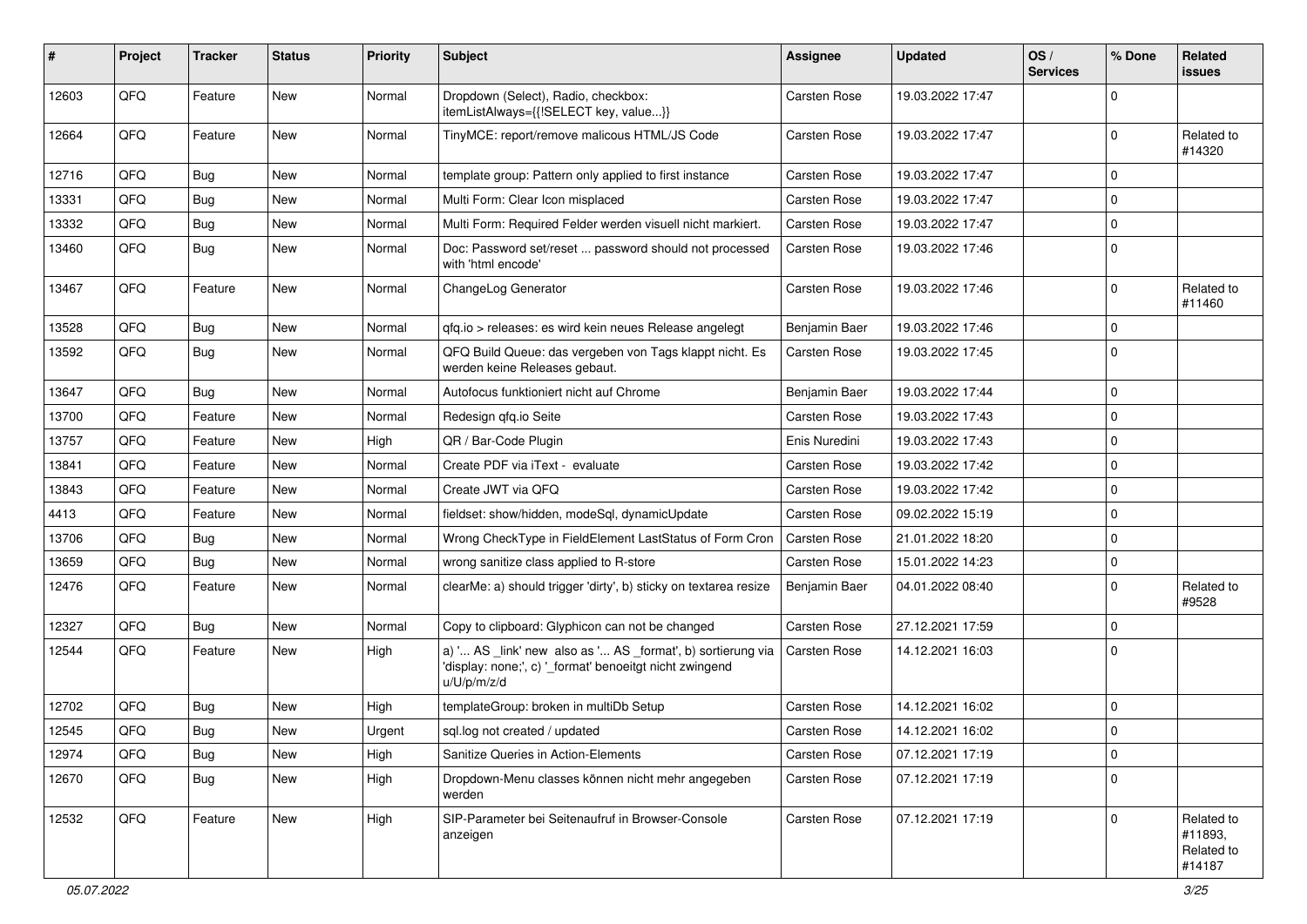| $\vert$ # | Project | <b>Tracker</b> | <b>Status</b> | <b>Priority</b> | <b>Subject</b>                                                                                                 | Assignee            | <b>Updated</b>   | OS/<br><b>Services</b> | % Done      | <b>Related</b><br><b>issues</b>               |
|-----------|---------|----------------|---------------|-----------------|----------------------------------------------------------------------------------------------------------------|---------------------|------------------|------------------------|-------------|-----------------------------------------------|
| 12513     | QFQ     | Bug            | New           | High            | Implement server side check of maxlength                                                                       | Carsten Rose        | 07.12.2021 17:19 |                        | $\mathbf 0$ |                                               |
| 12186     | QFQ     | Feature        | <b>New</b>    | High            | TinyMCE Config für Objekte                                                                                     | <b>Carsten Rose</b> | 07.12.2021 17:19 |                        | $\mathbf 0$ | <b>Blocks</b><br>#12632                       |
| 10114     | QFQ     | Feature        | New           | High            | Symbol (Link): 'G:' (Glyphicon) replaced by 'i:' (icon)                                                        |                     | 07.12.2021 17:19 |                        | $\mathbf 0$ | Related to<br>#3797,<br>Related to<br>#4194   |
| 11702     | QFQ     | Feature        | <b>New</b>    | Normal          | HTML Special Char makes no sense for 'allbut' if '&' is<br>forbidden                                           | <b>Carsten Rose</b> | 07.12.2021 16:35 |                        | $\mathbf 0$ | Related to<br>#5112,<br>Related to<br>#14320  |
| 9013      | QFQ     | Bug            | New           | Normal          | Error in Twig template not handled                                                                             | Carsten Rose        | 20.10.2021 13:43 |                        | $\mathbf 0$ |                                               |
| 5305      | QFQ     | Bug            | New           | Normal          | Upload FormElement: nicht disabled by readonly Form                                                            | Carsten Rose        | 16.06.2021 13:43 |                        | $\mathbf 0$ | Related to<br>#9347,<br>Related to<br>#9834   |
| 12679     | QFQ     | Feature        | New           | Normal          | tablesorter: custom column width                                                                               | Carsten Rose        | 16.06.2021 11:10 |                        | $\mathbf 0$ |                                               |
| 9347      | QFQ     | <b>Bug</b>     | New           | High            | FE.type=upload with dynamic show/hidden: required not<br>detected                                              | Carsten Rose        | 12.06.2021 10:40 |                        | $\Omega$    | Related to<br>#5305,<br>Related to<br>#12398  |
| 11460     | QFQ     | Feature        | New           | Normal          | Easier creation of changelog: gitchangelog                                                                     | Carsten Rose        | 12.06.2021 10:20 |                        | $\mathbf 0$ | Related to<br>#13467                          |
| 6261      | QFQ     | Feature        | New           | Normal          | Persistent SIP                                                                                                 | Carsten Rose        | 12.06.2021 09:07 |                        | $\mathbf 0$ | Related to<br>#10819                          |
| 6723      | QFQ     | Feature        | <b>New</b>    | Normal          | Report QFQ Installation and Version                                                                            | Carsten Rose        | 12.06.2021 09:07 |                        | $\mathbf 0$ |                                               |
| 9348      | QFQ     | Feature        | New           | Normal          | defaultThumbnailSize: pre render thumbnails                                                                    | Carsten Rose        | 12.06.2021 09:05 |                        | $\mathbf 0$ |                                               |
| 7890      | QFQ     | Bug            | New           | Normal          | FormElement 'required': extraButtonInfo not aligned                                                            | Carsten Rose        | 11.06.2021 21:17 |                        | $\mathbf 0$ | Related to<br>#11517                          |
| 9531      | QFQ     | <b>Bug</b>     | New           | High            | FE File: Dynamic Update / modeSql / required detected<br>even it not set                                       | Carsten Rose        | 11.06.2021 20:32 |                        | $\mathbf 0$ | Related to<br>#12398                          |
| 11893     | QFQ     | Feature        | New           | High            | Broken SIP: a) only report one time, b) only report in main<br>column                                          | Carsten Rose        | 12.05.2021 12:13 |                        | $\mathbf 0$ | Related to<br>#12532,<br>Related to<br>#14187 |
| 12412     | QFQ     | Feature        | New           | Normal          | Action/Escape qualifier 'e' (empty), '0': if given, an empty<br>string (or '0') will be treated as 'not found' | Carsten Rose        | 08.05.2021 09:40 |                        | $\mathbf 0$ | Related to<br>#12413,<br>Related to<br>#10012 |
| 12465     | QFQ     | Feature        | New           | Normal          | QFQ Function: use in FE to fill StoreRecord                                                                    | Carsten Rose        | 05.05.2021 21:58 |                        | $\mathbf 0$ |                                               |
| 8962      | QFQ     | Feature        | New           | High            | allow for form fields with identical names                                                                     | Carsten Rose        | 03.05.2021 21:14 |                        | $\pmb{0}$   |                                               |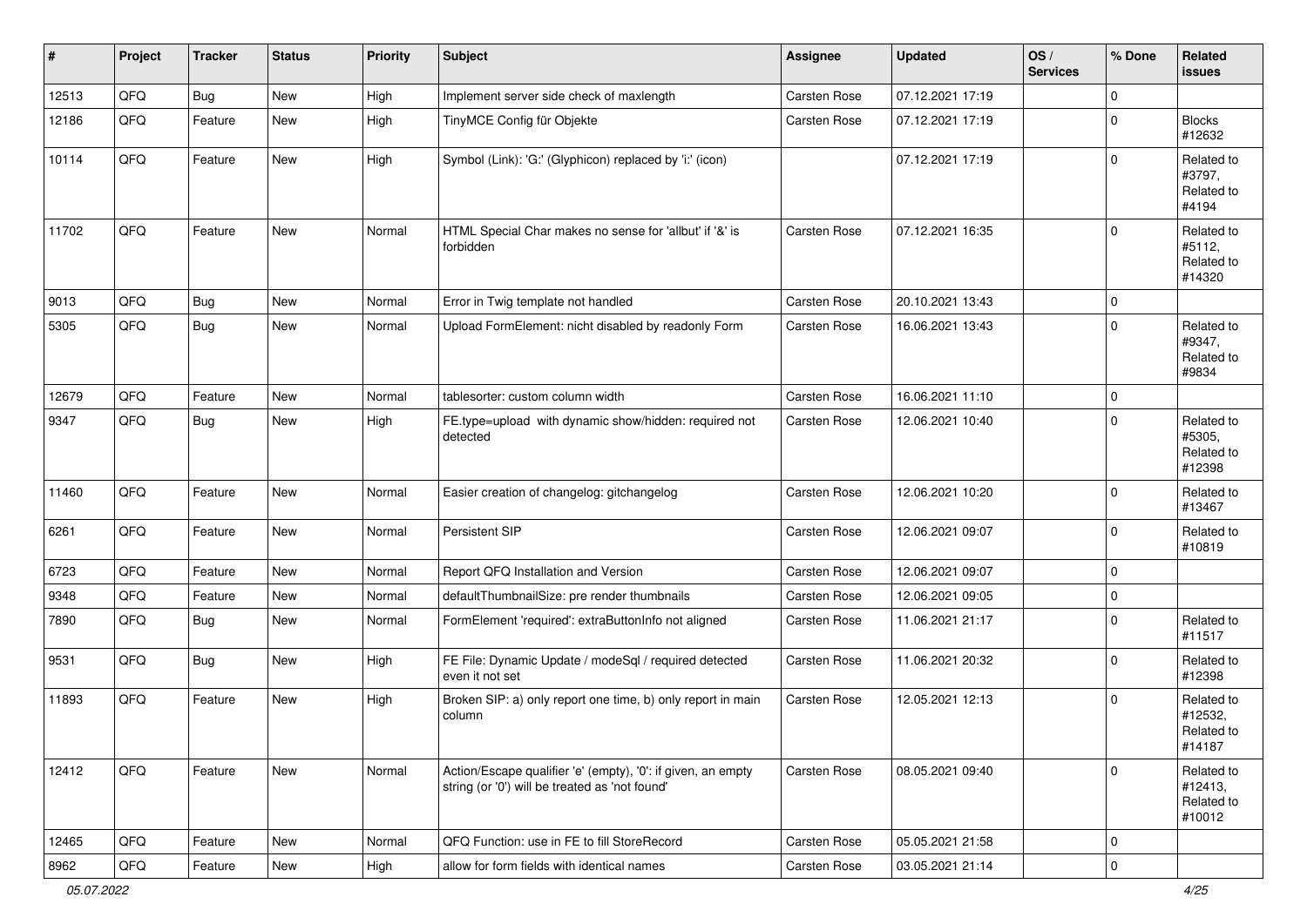| #     | Project | <b>Tracker</b> | <b>Status</b> | <b>Priority</b> | <b>Subject</b>                                                                   | <b>Assignee</b> | <b>Updated</b>   | OS/<br><b>Services</b> | % Done      | <b>Related</b><br><b>issues</b>              |
|-------|---------|----------------|---------------|-----------------|----------------------------------------------------------------------------------|-----------------|------------------|------------------------|-------------|----------------------------------------------|
| 8668  | QFQ     | Bug            | New           | High            | Pill disabled: dyamic mode 'hidden' not respected - FE is still<br>required      | Carsten Rose    | 03.05.2021 21:14 |                        | $\Omega$    |                                              |
| 8431  | QFQ     | Bug            | New           | High            | autocron.php with wrong path                                                     | Carsten Rose    | 03.05.2021 21:14 |                        | 0           |                                              |
| 8083  | QFQ     | Bug            | New           | High            | FormEditor: primary table list does not respect<br>'indexDb={{indexData:Y}}'     | Carsten Rose    | 03.05.2021 21:14 |                        | $\Omega$    | Has duplicate<br>#6678                       |
| 7899  | QFQ     | Bug            | New           | High            | Fe.type=password / retype / required: always complain<br>about missing value     | Carsten Rose    | 03.05.2021 21:14 |                        | $\Omega$    |                                              |
| 7850  | QFQ     | Feature        | <b>New</b>    | High            | Upload records: non 'pathFileName' column                                        | Carsten Rose    | 03.05.2021 21:14 |                        | $\Omega$    |                                              |
| 7650  | QFQ     | Bug            | <b>New</b>    | High            | Optional do not show 'required' sign on FormElement                              | Carsten Rose    | 03.05.2021 21:14 |                        | $\mathbf 0$ |                                              |
| 5715  | QFQ     | Feature        | <b>New</b>    | High            | PDF Caching                                                                      | Carsten Rose    | 03.05.2021 21:14 |                        | $\Omega$    | Related to<br>#5851,<br>Related to<br>#6357  |
| 5459  | QFQ     | Bug            | New           | High            | Multi DB: spread system tables between 'QFQ' and<br>'Data'-DB                    | Carsten Rose    | 03.05.2021 21:14 |                        | $\Omega$    | Related to<br>#4720                          |
| 5221  | QFQ     | <b>Bug</b>     | <b>New</b>    | High            | Download Dialog: Bleibt stehen in FF wenn Datei<br>automatisch gespeichert wird. | Carsten Rose    | 03.05.2021 21:14 |                        | $\Omega$    |                                              |
| 3727  | QFQ     | Feature        | <b>New</b>    | High            | Security: Session Hijacking erschweren                                           | Carsten Rose    | 03.05.2021 21:14 |                        | $\mathbf 0$ |                                              |
| 12468 | QFQ     | <b>Bug</b>     | New           | Urgent          | Form: update Form.title after save                                               | Carsten Rose    | 03.05.2021 21:12 |                        | 0           |                                              |
| 11850 | QFQ     | Feature        | New           | Urgent          | Wizard Form: basierend auf einer Tabelle eine Form<br>anlegen.                   |                 | 03.05.2021 21:12 |                        | $\mathbf 0$ | Blocked by<br>#8082                          |
| 11237 | QFQ     | Bug            | New           | High            | Radiobutton / parameter.buttonClass= btn-default - kein dirty<br>Trigger         | Benjamin Baer   | 03.05.2021 21:12 |                        | $\Omega$    | Related to<br>#10766                         |
| 11057 | QFQ     | <b>Bug</b>     | <b>New</b>    | High            | Checkboxes ohne span.checkmark im Report werden<br>ausgeblendet                  | Benjamin Baer   | 03.05.2021 21:12 |                        | $\mathbf 0$ | Related to<br>#11039                         |
| 10766 | QFQ     | <b>Bug</b>     | New           | High            | Radiobutton / parameter.buttonClass=btn-default: dynamic<br>update               |                 | 03.05.2021 21:12 |                        | $\Omega$    | Related to<br>#11237                         |
| 10640 | QFQ     | <b>Bug</b>     | New           | High            | TypeAhead Tag: FE editierbar trotz readOnly                                      | Carsten Rose    | 03.05.2021 21:12 |                        | $\Omega$    | Related to<br>#7795                          |
| 10508 | QFQ     | <b>Bug</b>     | New           | High            | Multi Form broken on Multi DB Instance                                           | Carsten Rose    | 03.05.2021 21:12 |                        | $\Omega$    |                                              |
| 10506 | QFQ     | <b>Bug</b>     | <b>New</b>    | High            | Template Group broken on MultiDB instance                                        | Carsten Rose    | 03.05.2021 21:12 |                        | $\Omega$    | Related to<br>#10505                         |
| 10081 | QFQ     | <b>Bug</b>     | <b>New</b>    | High            | Stale record lock after 'forbidden' character                                    | Carsten Rose    | 03.05.2021 21:12 |                        | 0           | Related to<br>#10082,<br>Related to<br>#9789 |
| 10345 | QFQ     | Feature        | New           | Normal          | Templates - Patterns QFQ Style                                                   |                 | 03.05.2021 21:01 |                        | $\mathbf 0$ | Related to<br>#10713                         |
| 12119 | QFG     | Feature        | New           | Normal          | AS paged: error message missing if there ist no 'r' argument. Carsten Rose       |                 | 03.05.2021 20:51 |                        | $\pmb{0}$   |                                              |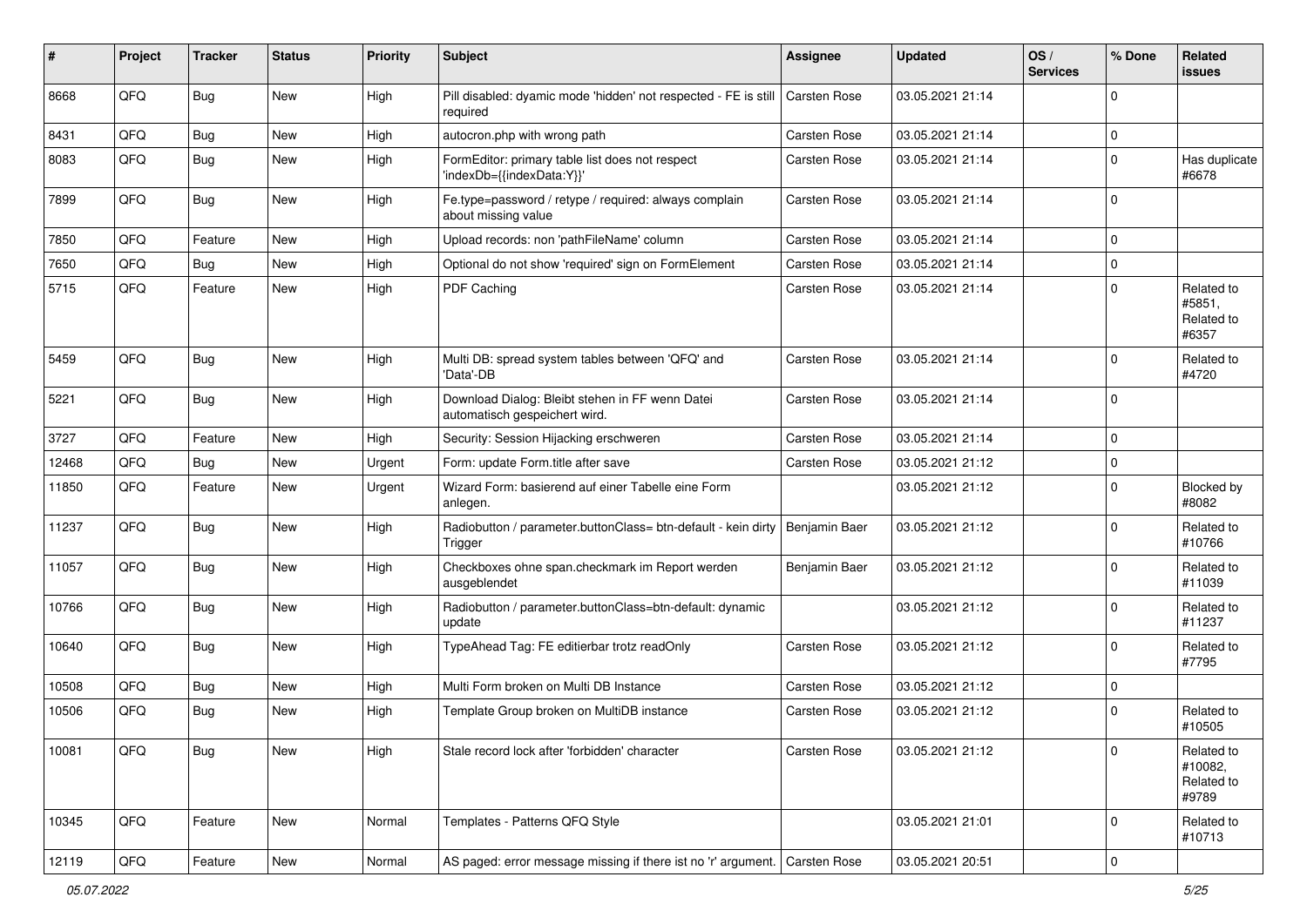| #     | Project | <b>Tracker</b> | <b>Status</b> | <b>Priority</b> | <b>Subject</b>                                                                                             | <b>Assignee</b>                                        | <b>Updated</b>   | OS/<br><b>Services</b> | % Done         | <b>Related</b><br><b>issues</b>               |                      |
|-------|---------|----------------|---------------|-----------------|------------------------------------------------------------------------------------------------------------|--------------------------------------------------------|------------------|------------------------|----------------|-----------------------------------------------|----------------------|
| 12163 | QFQ     | Feature        | <b>New</b>    | Normal          | Checkbox: table wrap                                                                                       | Carsten Rose                                           | 03.05.2021 20:51 |                        | 0              |                                               |                      |
| 11668 | QFQ     | Bug            | <b>New</b>    | Normal          | Play function.sql - problem with mysql                                                                     | Carsten Rose                                           | 03.05.2021 20:48 |                        | 0              |                                               |                      |
| 11667 | QFQ     | Bug            | New           | Normal          | MySQL mariadb-server-10.3: Incorrect datetime value                                                        | Carsten Rose                                           | 03.05.2021 20:48 |                        | 0              |                                               |                      |
| 11955 | QFQ     | Feature        | <b>New</b>    | Normal          | subrecord: new title option to set <th> attributes - e.g. to<br/>customize tablesorter options.</th>       | attributes - e.g. to<br>customize tablesorter options. | Carsten Rose     | 03.05.2021 20:47       |                | $\mathbf{0}$                                  | Related to<br>#11775 |
| 11747 | QFQ     | Feature        | New           | Normal          | Maintenance Page with Redirect                                                                             | Carsten Rose                                           | 03.05.2021 20:47 |                        | $\mathbf 0$    | Related to<br>#11741                          |                      |
| 12480 | QFQ     | Feature        | New           | Normal          | If QFQ upgrade is running, block further request                                                           | Carsten Rose                                           | 03.05.2021 20:45 |                        | $\Omega$       |                                               |                      |
| 12477 | QFQ     | Feature        | <b>New</b>    | Normal          | Support for refactoring: Form, FormElement, diverse<br>Tabellen/Spalten, tt-content Records                | Carsten Rose                                           | 03.05.2021 20:45 |                        | $\Omega$       |                                               |                      |
| 12474 | QFQ     | Feature        | <b>New</b>    | Normal          | Check BaseConfigURL if it is given and the the last char is '/'                                            | Carsten Rose                                           | 03.05.2021 20:45 |                        | 0              |                                               |                      |
| 12413 | QFQ     | Feature        | <b>New</b>    | Normal          | STORE_TYPO3: enhance for {{be_users.email:T}},<br>{{fe users.email:T}}                                     | Carsten Rose                                           | 03.05.2021 20:45 |                        | $\mathbf 0$    | Related to<br>#12412,<br>Related to<br>#10012 |                      |
| 12400 | QFQ     | Feature        | <b>New</b>    | Normal          | Tutorial ist in QFQ Doku, Wird in der Suche gefunden, es<br>gibt aber kein Menupunkt - Inhalt ueberpruefen | Carsten Rose                                           | 03.05.2021 20:45 |                        | 0              |                                               |                      |
| 12269 | QFQ     | Feature        | <b>New</b>    | Normal          | 2FA - Login                                                                                                | Carsten Rose                                           | 03.05.2021 20:45 |                        | 0              |                                               |                      |
| 12162 | QFQ     | Feature        | <b>New</b>    | Normal          | FE.type=sendmail: personalized mailing (several mails) via<br>template                                     | <b>Carsten Rose</b>                                    | 03.05.2021 20:45 |                        | $\overline{0}$ |                                               |                      |
| 12156 | QFQ     | Feature        | <b>New</b>    | Normal          | Form: Optional disable 'leave page'                                                                        |                                                        | 03.05.2021 20:45 |                        | $\mathbf 0$    |                                               |                      |
| 12109 | QFQ     | Feature        | <b>New</b>    | Normal          | Donwload Link: Plain, SIP, Persistent Link, Peristent SIP -<br>new notation                                | Carsten Rose                                           | 03.05.2021 20:45 |                        | 0              | Related to<br>#12085                          |                      |
| 12135 | QFQ     | Feature        | <b>New</b>    | Normal          | Subrecord: Notiz                                                                                           |                                                        | 24.04.2021 16:58 |                        | 0              |                                               |                      |
| 12330 | QFQ     | Feature        | New           | Normal          | Copy to input field / text area / TinyMCE                                                                  | Carsten Rose                                           | 07.04.2021 09:01 |                        | 0              |                                               |                      |
| 10080 | QFQ     | Feature        | <b>New</b>    | Normal          | Popup on 'save' / 'close': configure dialog (answer<br>yes/no/cancle/)                                     | Carsten Rose                                           | 28.03.2021 20:52 |                        | $\mathbf 0$    | Is duplicate<br>of #12262                     |                      |
| 12187 | QFQ     | <b>Bug</b>     | <b>New</b>    | Normal          | Trigger FormAsFile() via Report: probably problem with multi<br>DB setup                                   | <b>Carsten Rose</b>                                    | 20.03.2021 21:20 |                        | 0              |                                               |                      |
| 10714 | QFQ     | Feature        | New           | Normal          | multi Table Form                                                                                           | Carsten Rose                                           | 16.03.2021 18:44 |                        | 0              |                                               |                      |
| 8217  | QFQ     | Feature        | New           | Normal          | if-elseif-else construct                                                                                   | Carsten Rose                                           | 16.03.2021 18:41 |                        | $\Omega$       | Related to<br>#10716                          |                      |
| 11516 | QFQ     | Feature        | <b>New</b>    | Normal          | Multi Page Form (Previous/Next Buttons)                                                                    | Carsten Rose                                           | 16.03.2021 17:52 |                        | 0              |                                               |                      |
| 12146 | QFQ     | Feature        | New           | Normal          | Autocron Job: Anzeigen wann der naechste Job ausgefuehrt<br>wird, resp das er nicht ausgefuehrt wird       | Carsten Rose                                           | 15.03.2021 15:23 |                        | $\overline{0}$ |                                               |                      |
| 12133 | QFQ     | Bug            | New           | Normal          | NPM, phpSpreadSheet aktualisieren                                                                          | Carsten Rose                                           | 15.03.2021 09:04 |                        | $\mathbf 0$    |                                               |                      |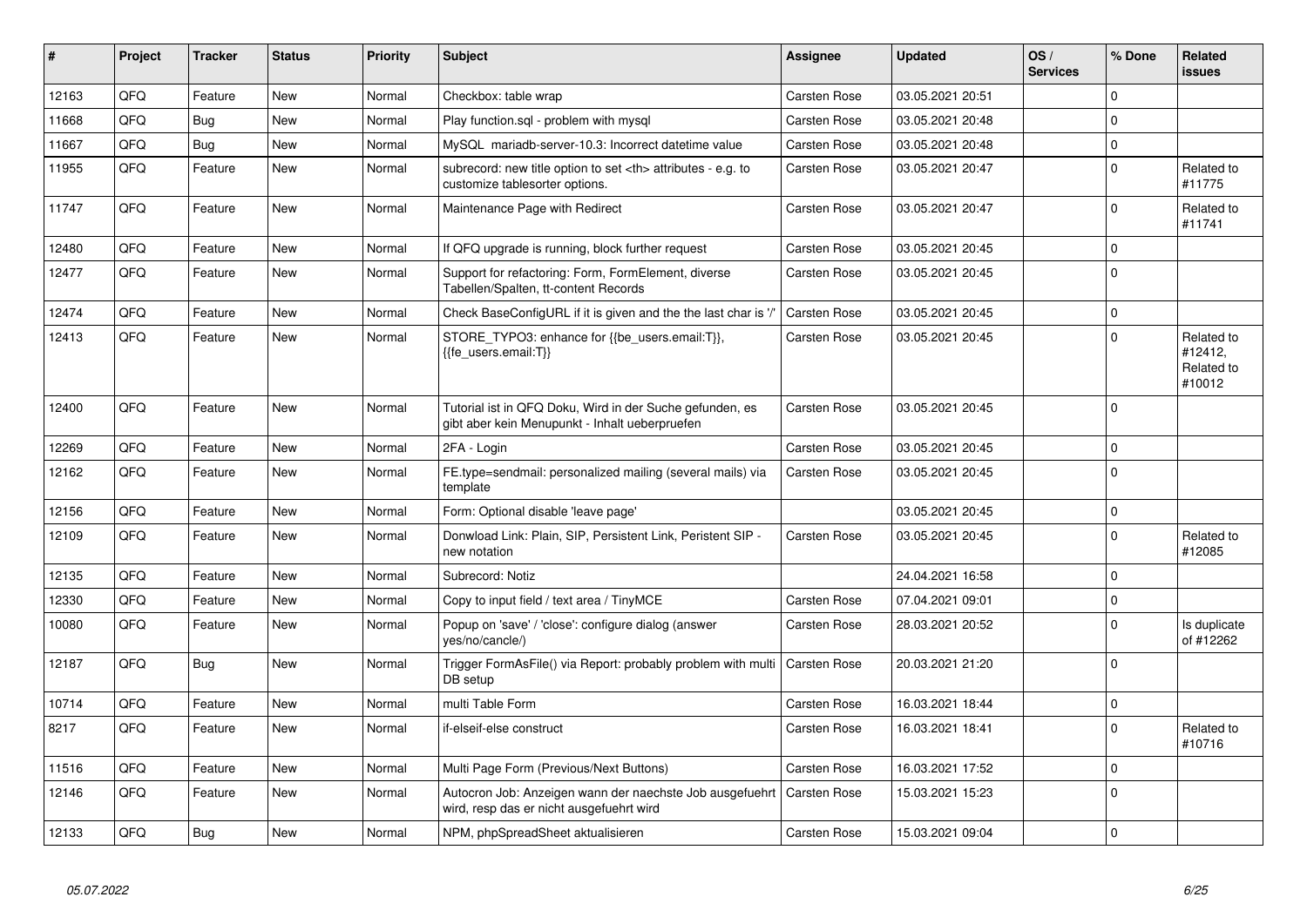| #     | Project | <b>Tracker</b> | <b>Status</b> | <b>Priority</b> | <b>Subject</b>                                                                     | <b>Assignee</b>     | <b>Updated</b>   | OS/<br><b>Services</b> | % Done      | <b>Related</b><br><b>issues</b>                                      |
|-------|---------|----------------|---------------|-----------------|------------------------------------------------------------------------------------|---------------------|------------------|------------------------|-------------|----------------------------------------------------------------------|
| 8187  | QFQ     | Feature        | New           | Normal          | Subrecord: enable/hide new button - make new/edit/delete<br>customizeable.         | Carsten Rose        | 06.03.2021 18:44 |                        | $\Omega$    | Related to<br>#11326                                                 |
| 12045 | QFQ     | <b>Bug</b>     | New           | Normal          | templateGroup afterSave FE: Aufruf ohne<br>sqlHonorFormElements funktioniert nicht | Carsten Rose        | 18.02.2021 16:33 |                        | $\Omega$    |                                                                      |
| 12040 | QFQ     | <b>Bug</b>     | New           | Normal          | FE Mode 'hidden' für zwei FEs auf einer Zeile                                      | Carsten Rose        | 18.02.2021 10:13 |                        | 0           |                                                                      |
| 12039 | QFQ     | Feature        | <b>New</b>    | Normal          | Missing htmlSpecialChar() in pre processing on form submit                         |                     | 18.02.2021 00:09 |                        | $\Omega$    | Related to<br>#14320                                                 |
| 12024 | QFQ     | Feature        | New           | Normal          | Excel Export: text columns by default decode<br>htmlspeciachar()                   | Carsten Rose        | 17.02.2021 23:55 |                        | $\Omega$    | Related to<br>#12022                                                 |
| 12038 | QFQ     | Feature        | <b>New</b>    | Normal          | a) STORE_VAR: filenameOnlyStripUniq, b) SP:<br>QSTRIPUNIQ()                        |                     | 17.02.2021 23:55 |                        | $\mathbf 0$ |                                                                      |
| 12023 | QFQ     | Feature        | New           | Normal          | MySQL Stored Precdure: QDECODESPECIALCHAR()                                        | Carsten Rose        | 16.02.2021 11:16 |                        | $\mathbf 0$ | Related to<br>#12022                                                 |
| 11775 | QFQ     | Feature        | New           | Normal          | Subrecord Tooltip pro Feld                                                         | Carsten Rose        | 18.12.2020 15:22 |                        | $\mathbf 0$ | Related to<br>#11955                                                 |
| 11752 | QFQ     | <b>Bug</b>     | <b>New</b>    | Normal          | checkbox renders multiple input elements with same name                            | Carsten Rose        | 17.12.2020 14:58 |                        | $\mathbf 0$ | Related to<br>#11750                                                 |
| 11716 | QFQ     | Feature        | New           | Normal          | Form an beliebiger Stelle im Report anzeigen                                       |                     | 09.12.2020 09:47 |                        | 0           |                                                                      |
| 11715 | QFQ     | Bug            | New           | Normal          | acceptZeroAsRequired and requiredOffButMark do not<br>coincide                     |                     | 08.12.2020 12:13 |                        | $\mathbf 0$ |                                                                      |
| 11695 | QFQ     | Bug            | <b>New</b>    | Normal          | MultiForm required FE Error                                                        | <b>Carsten Rose</b> | 04.12.2020 13:34 |                        | $\mathbf 0$ |                                                                      |
| 11534 | QFQ     | Feature        | New           | Normal          | Report: Action on selected rows - Table batchprocessing<br>feature                 |                     | 18.11.2020 08:15 |                        | $\Omega$    |                                                                      |
| 11535 | QFQ     | Feature        | New           | Normal          | Ability to create SQL columns in frontend QFQ forms                                |                     | 17.11.2020 12:11 |                        | $\mathbf 0$ |                                                                      |
| 11523 | QFQ     | Feature        | New           | Normal          | Mit dynamic Update erkennen, ob Upload gemacht wurde                               | Carsten Rose        | 13.11.2020 15:07 |                        | $\Omega$    | Related to<br>#9533                                                  |
| 11522 | QFQ     | <b>Bug</b>     | New           | Normal          | Aus/Einblenden von Reitern                                                         |                     | 13.11.2020 14:58 |                        | 0           |                                                                      |
| 10937 | QFQ     | <b>Bug</b>     | New           | Normal          | Fehler mit abhängigen Select- Feldern beim Positionieren                           | <b>Carsten Rose</b> | 12.11.2020 23:45 |                        | $\Omega$    |                                                                      |
| 10759 | QFQ     | <b>Bug</b>     | New           | Normal          | emptyMeansNull - Feld falsch aktualisiert                                          |                     | 12.11.2020 23:45 |                        | $\mathbf 0$ |                                                                      |
| 10704 | QFQ     | Bug            | New           | Normal          | wkhtml problem rendering fullCalendar.js / fabric.js >><br>successor: puppeteer    | Carsten Rose        | 12.11.2020 23:45 |                        | $\mathbf 0$ | Related to<br>#5024,<br>Related to<br>#4650,<br>Related to<br>#10715 |
| 10588 | QFQ     | <b>Bug</b>     | <b>New</b>    | Normal          | typeahed Tag: Doku anpassen                                                        | Carsten Rose        | 12.11.2020 23:45 |                        | $\mathbf 0$ |                                                                      |
| 11504 | QFQ     | Feature        | New           | Normal          | Dynamic Update: Button text update for 'Save',' Close' &<br>'Delete'               | Carsten Rose        | 12.11.2020 23:44 |                        | $\mathbf 0$ |                                                                      |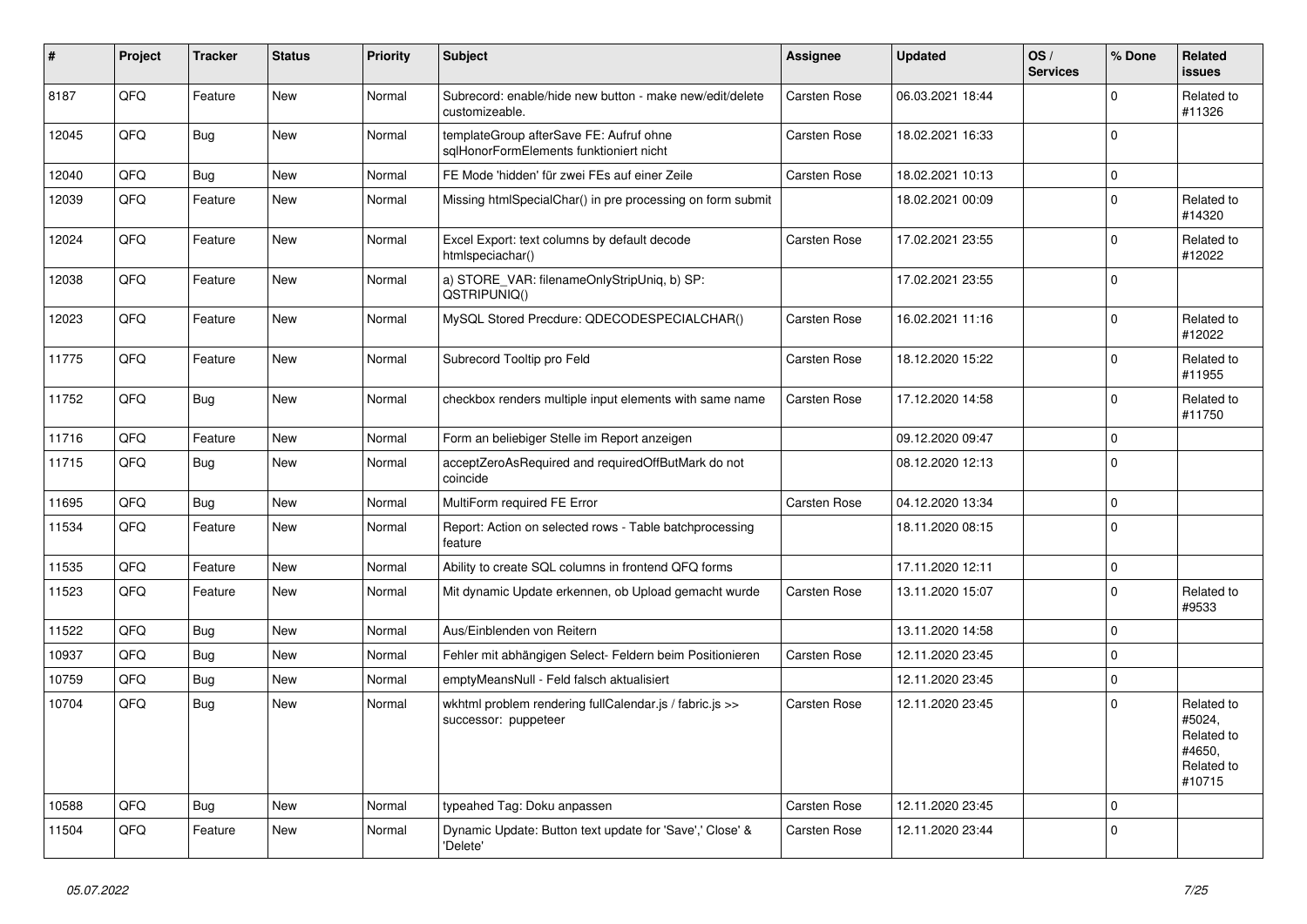| ∦     | Project | <b>Tracker</b> | <b>Status</b> | Priority | <b>Subject</b>                                                                                     | <b>Assignee</b>     | <b>Updated</b>   | OS/<br><b>Services</b> | % Done      | <b>Related</b><br><b>issues</b> |
|-------|---------|----------------|---------------|----------|----------------------------------------------------------------------------------------------------|---------------------|------------------|------------------------|-------------|---------------------------------|
| 11239 | QFQ     | Bug            | <b>New</b>    | Normal   | Radiobutton (plain): horizontales Rendern abhängig vom<br>Datentyp in der Datenbank                | Carsten Rose        | 30.09.2020 18:37 |                        | $\Omega$    |                                 |
| 11195 | QFQ     | Bug            | <b>New</b>    | Low      | Dynamic Update: Note not updated if new text is empty<br>(v20.4)                                   |                     | 25.09.2020 11:14 |                        | $\Omega$    |                                 |
| 11080 | QFQ     | Feature        | <b>New</b>    | Normal   | Send MQTT messages                                                                                 | Carsten Rose        | 29.08.2020 19:49 |                        | $\Omega$    |                                 |
| 10996 | QFQ     | Feature        | <b>New</b>    | Normal   | Download video via sip: no seek                                                                    | Carsten Rose        | 12.08.2020 14:18 |                        | $\Omega$    |                                 |
| 10976 | QFQ     | Feature        | <b>New</b>    | Normal   | Excel Export Verbesserungen                                                                        | <b>Carsten Rose</b> | 06.08.2020 10:56 |                        | $\mathbf 0$ |                                 |
| 10890 | QFQ     | Bug            | <b>New</b>    | Normal   | AutoCron hangs                                                                                     |                     | 20.07.2020 13:56 |                        | $\Omega$    |                                 |
| 10874 | QFQ     | Feature        | New           | Normal   | Erstellen eines Foreign Keys in der Tabelle "FormElement"                                          |                     | 13.07.2020 10:11 |                        | 0           |                                 |
| 10819 | QFQ     | Feature        | <b>New</b>    | Normal   | Persistent SIP - second try                                                                        | Carsten Rose        | 29.06.2020 23:02 |                        | $\Omega$    | Related to<br>#6261             |
| 10763 | QFQ     | Feature        | <b>New</b>    | Normal   | form accessed and submitted despite logout?                                                        |                     | 16.06.2020 11:43 |                        | $\Omega$    |                                 |
| 3432  | QFQ     | Feature        | New           | Normal   | subrecord: dynamicUpdate                                                                           | Carsten Rose        | 11.06.2020 21:10 |                        | $\Omega$    | Related to<br>#5691             |
| 10658 | QFQ     | Bug            | New           | Normal   | processReadOnly broken                                                                             | Carsten Rose        | 27.05.2020 17:55 |                        | $\Omega$    |                                 |
| 5345  | QFQ     | Feature        | <b>New</b>    | Normal   | Report: UPDATE / INSERT / DELETE statements should<br>trigger subqueries, depending on the result. | Carsten Rose        | 27.05.2020 16:11 |                        | $\Omega$    |                                 |
| 10593 | QFQ     | Feature        | <b>New</b>    | Normal   | label2: text behind input element                                                                  | Carsten Rose        | 16.05.2020 10:57 |                        | 0           |                                 |
| 5559  | QFQ     | Bug            | <b>New</b>    | Normal   | FE.type = Upload: 'accept' might contain variables                                                 | Carsten Rose        | 11.05.2020 21:23 |                        | $\Omega$    |                                 |
| 10384 | QFQ     | Feature        | <b>New</b>    | Normal   | Parameter Exchange QFQ Instances                                                                   |                     | 07.05.2020 09:38 |                        | $\Omega$    |                                 |
| 10322 | QFQ     | Bug            | <b>New</b>    | Normal   | FormElement / Radio: missing column 'enum' >> FE not<br>reported                                   | Carsten Rose        | 07.05.2020 09:37 |                        | $\mathbf 0$ |                                 |
| 10119 | QFQ     | Feature        | <b>New</b>    | Normal   | Dropdown (selectlist) & Type Ahead: format and catagorize<br>list                                  | Carsten Rose        | 07.05.2020 09:36 |                        | $\Omega$    |                                 |
| 10082 | QFQ     | Bug            | <b>New</b>    | Normal   | FE.type=SELECT - 'sanatize' Class                                                                  | Carsten Rose        | 07.05.2020 09:36 |                        | $\Omega$    | Related to<br>#10081            |
| 4050  | QFQ     | Feature        | <b>New</b>    | Normal   | sql.log: 1) FormElement ID which causes a specific action,<br>2) Result in the same row.           | Carsten Rose        | 15.04.2020 11:35 |                        | $\Omega$    | Related to<br>#5458             |
| 10324 | QFQ     | Bug            | <b>New</b>    | Normal   | Excel Export mit Template funktioniert nur, wenn Template<br>vor uid kommt                         |                     | 30.03.2020 11:20 |                        | $\Omega$    | Related to<br>#10257            |
| 9811  | QFQ     | Feature        | New           | Normal   | Report: tag every n'th row                                                                         | Carsten Rose        | 01.02.2020 23:22 |                        | $\Omega$    |                                 |
| 9783  | QFQ     | Bug            | <b>New</b>    | Normal   | Email with special characters                                                                      | Carsten Rose        | 01.02.2020 23:22 |                        | $\Omega$    |                                 |
| 9781  | QFQ     | Feature        | <b>New</b>    | Normal   | Button: CSS class to make buttons smaller                                                          | Carsten Rose        | 01.02.2020 23:22 |                        | $\Omega$    |                                 |
| 9707  | QFQ     | Feature        | <b>New</b>    | Normal   | SIP security: encode pageld and check pageld on decode                                             | <b>Carsten Rose</b> | 01.02.2020 23:22 |                        | $\mathbf 0$ |                                 |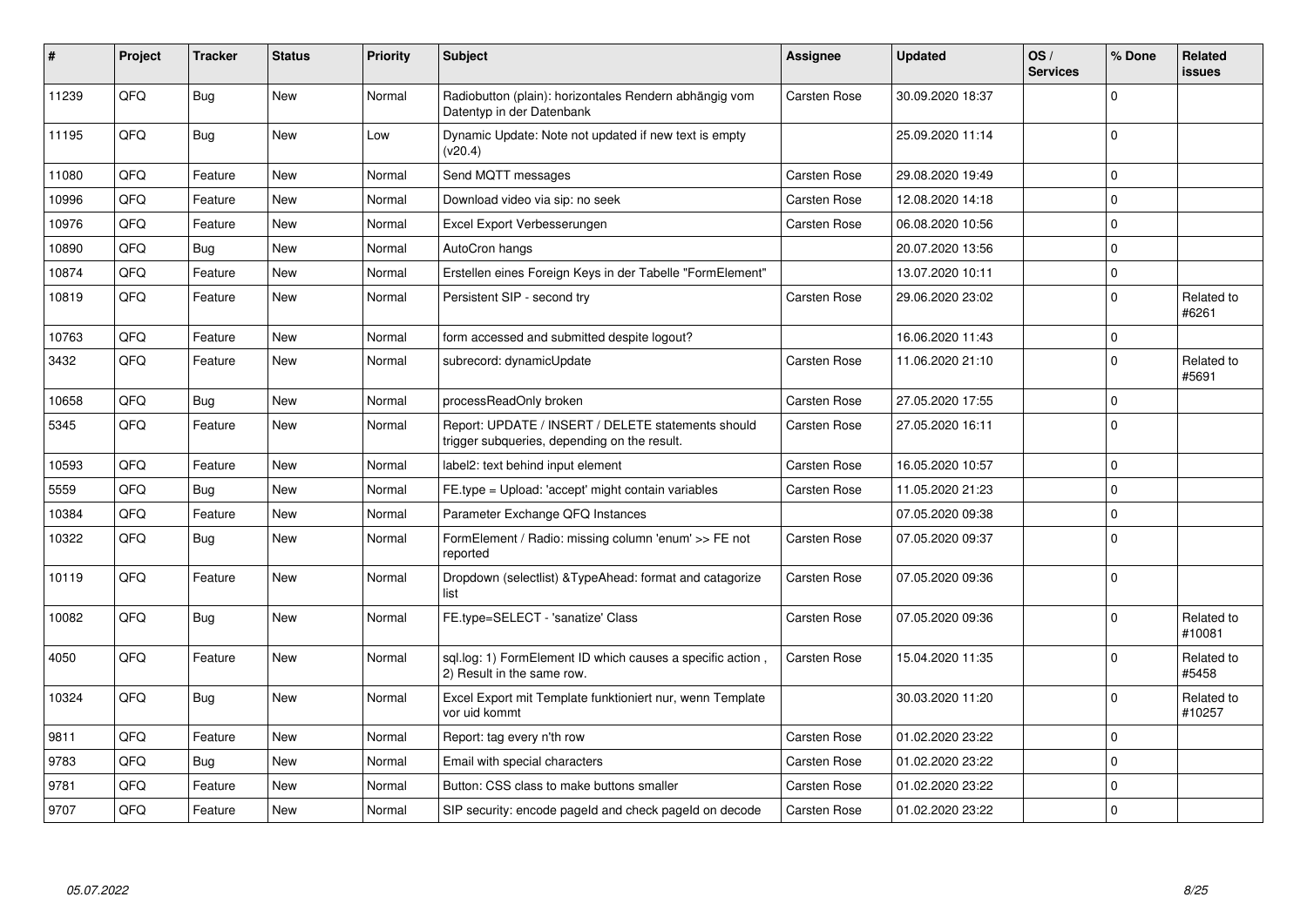| #    | Project | <b>Tracker</b> | <b>Status</b> | <b>Priority</b> | <b>Subject</b>                                                                                         | Assignee            | <b>Updated</b>   | OS/<br><b>Services</b> | % Done      | <b>Related</b><br><b>issues</b>                                      |
|------|---------|----------------|---------------|-----------------|--------------------------------------------------------------------------------------------------------|---------------------|------------------|------------------------|-------------|----------------------------------------------------------------------|
| 9706 | QFQ     | Feature        | <b>New</b>    | Normal          | Multi File Upload (hidden template group)                                                              | <b>Carsten Rose</b> | 01.02.2020 23:22 |                        | $\Omega$    | Related to<br>#7521,<br>Related to<br>#5562,<br>Related to<br>#13330 |
| 9537 | QFQ     | Feature        | <b>New</b>    | Normal          | FormEditor: Edit fieldset in FrontEnd                                                                  | <b>Carsten Rose</b> | 01.02.2020 23:22 |                        | $\mathbf 0$ |                                                                      |
| 9533 | QFQ     | Bug            | <b>New</b>    | Normal          | FE.type=upload: Check in 'beforeSave' if upload is given                                               | <b>Carsten Rose</b> | 01.02.2020 23:22 |                        | $\Omega$    | Related to<br>#11523                                                 |
| 9352 | QFQ     | Feature        | New           | Normal          | FE 'Native' fire slaveld, sqlAfter, sqlIns                                                             | Carsten Rose        | 01.02.2020 23:22 |                        | $\Omega$    |                                                                      |
| 9317 | QFQ     | Bug            | <b>New</b>    | Normal          | FE.type=note: with dynamic show/hidden an empty label<br>causes trouble                                | Carsten Rose        | 01.02.2020 23:22 |                        | $\Omega$    |                                                                      |
| 9208 | QFQ     | Feature        | New           | Normal          | Manage 'recent' records                                                                                | <b>Carsten Rose</b> | 01.02.2020 23:22 |                        | $\mathbf 0$ |                                                                      |
| 9177 | QFQ     | Bug            | <b>New</b>    | Normal          | Bug? QFQ tries to save an action FE, which has real<br>existing column name                            | Carsten Rose        | 01.02.2020 23:22 |                        | $\Omega$    |                                                                      |
| 9136 | QFQ     | Feature        | <b>New</b>    | Normal          | Create ZIP files with dynamic PDFs                                                                     | <b>Carsten Rose</b> | 01.02.2020 23:22 |                        | $\mathbf 0$ |                                                                      |
| 9129 | QFQ     | Feature        | <b>New</b>    | Normal          | sqlValidate: Message as notification, not as error                                                     | Carsten Rose        | 01.02.2020 23:22 |                        | $\Omega$    | Related to<br>#9128                                                  |
| 9128 | QFQ     | Feature        | New           | Normal          | Error Message: not replaced variables- a) replace back to<br>'{{', b) underline                        | <b>Carsten Rose</b> | 01.02.2020 23:22 |                        | $\Omega$    | Related to<br>#9129                                                  |
| 9127 | QFQ     | <b>Bug</b>     | <b>New</b>    | Normal          | Error Message: change 'roll over' color - text not readable                                            | Carsten Rose        | 01.02.2020 23:22 |                        | $\Omega$    |                                                                      |
| 8975 | QFQ     | Feature        | New           | Normal          | Report Notation: 2.0                                                                                   | Carsten Rose        | 01.02.2020 23:22 |                        | $\mathbf 0$ | Related to<br>#8963                                                  |
| 8806 | QFQ     | Feature        | <b>New</b>    | Normal          | <b>SQL Function nl2br</b>                                                                              | Carsten Rose        | 01.02.2020 23:22 |                        | $\mathbf 0$ |                                                                      |
| 8719 | QFQ     | Feature        | <b>New</b>    | Normal          | extraButtonLock: add support for 0/1                                                                   | <b>Carsten Rose</b> | 01.02.2020 23:22 |                        | $\mathbf 0$ |                                                                      |
| 8336 | QFQ     | Feature        | New           | Normal          | Form > modified > Close New: a) Optional disable popup, b)<br>custom text, c) mode on save: close stay | Carsten Rose        | 01.02.2020 23:22 |                        | $\Omega$    | Related to<br>#8335                                                  |
| 8089 | QFQ     | Feature        | <b>New</b>    | Normal          | Copy/Paste for FormElements                                                                            | Carsten Rose        | 01.02.2020 23:22 |                        | $\Omega$    |                                                                      |
| 8049 | QFQ     | Bug            | New           | Normal          | FE.type=note, column 'value': text moves some pixel to top<br>after save                               | Carsten Rose        | 01.02.2020 23:22 |                        | $\Omega$    |                                                                      |
| 7924 | QFQ     | Feature        | <b>New</b>    | Normal          | Radio/Checkbox with Tooltip                                                                            | <b>Carsten Rose</b> | 01.02.2020 23:22 |                        | $\mathbf 0$ |                                                                      |
| 7812 | QFQ     | Feature        | New           | Normal          | FE 'Subrecord' - new option 'subrecordShowFilter',<br>'subrecordPaging'                                | Carsten Rose        | 01.02.2020 23:22 |                        | $\Omega$    |                                                                      |
| 7795 | QFQ     | Bug            | <b>New</b>    | Normal          | Readonly Form: Typeahead-Felder                                                                        | Carsten Rose        | 01.02.2020 23:22 |                        | $\mathbf 0$ | Related to<br>#10640                                                 |
| 7685 | QFQ     | Bug            | <b>New</b>    | Normal          | Open FormElement from QFQ error message and save<br>modified record: error about missing {{formId:F}}  | Carsten Rose        | 01.02.2020 23:22 |                        | $\Omega$    |                                                                      |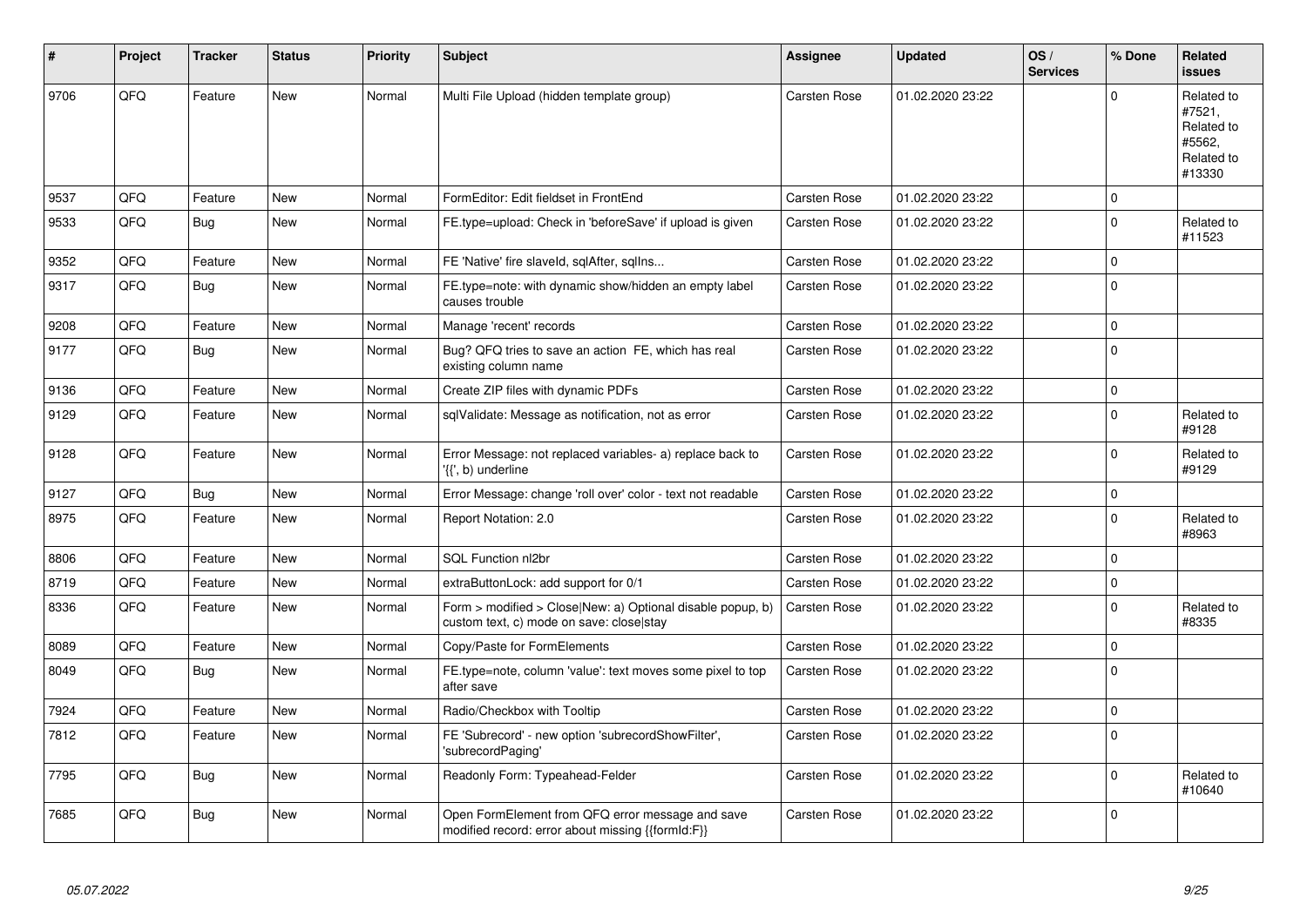| $\vert$ # | Project | <b>Tracker</b> | <b>Status</b> | <b>Priority</b> | <b>Subject</b>                                                                 | <b>Assignee</b> | <b>Updated</b>   | OS/<br><b>Services</b> | % Done      | Related<br>issues      |
|-----------|---------|----------------|---------------|-----------------|--------------------------------------------------------------------------------|-----------------|------------------|------------------------|-------------|------------------------|
| 7547      | QFQ     | Bug            | <b>New</b>    | Normal          | Error Message in afterSave: wrong parameter column<br>reported                 | Carsten Rose    | 01.02.2020 23:22 |                        | $\Omega$    |                        |
| 7524      | QFQ     | Bug            | <b>New</b>    | Normal          | QFQ throws a 'General Error' if 'fileadmin/protected/log/' is<br>not writeable | Carsten Rose    | 01.02.2020 23:22 |                        | $\Omega$    |                        |
| 7520      | QFQ     | Feature        | <b>New</b>    | Normal          | QR Code:  AS _qr ( AS _link)                                                   | Carsten Rose    | 01.02.2020 23:22 |                        | $\Omega$    |                        |
| 7519      | QFQ     | Feature        | <b>New</b>    | Normal          | Select: Multi                                                                  | Carsten Rose    | 01.02.2020 23:22 |                        | $\Omega$    |                        |
| 7513      | QFQ     | <b>Bug</b>     | <b>New</b>    | Normal          | Radios not correct aligned                                                     | Carsten Rose    | 01.02.2020 23:22 |                        | $\Omega$    |                        |
| 7512      | QFQ     | Bug            | <b>New</b>    | Normal          | FE: inputType=number >> 'pattern' is not respected                             | Carsten Rose    | 01.02.2020 23:22 |                        | $\Omega$    |                        |
| 7109      | QFQ     | Feature        | New           | Normal          | Dynamic Updates: row/element hide                                              | Carsten Rose    | 01.02.2020 23:22 |                        | $\Omega$    | Has duplicate<br>#4081 |
| 7002      | QFQ     | <b>Bug</b>     | <b>New</b>    | Normal          | Dynamic Update: row does not disappear / appear                                | Carsten Rose    | 01.02.2020 23:22 |                        | $\Omega$    |                        |
| 4082      | QFQ     | Feature        | <b>New</b>    | Normal          | Dynamic Update: modeSql - useful default                                       | Carsten Rose    | 01.02.2020 23:22 |                        | $\Omega$    |                        |
| 9602      | QFQ     | Feature        | <b>New</b>    | Normal          | Form definition as JSON                                                        | Carsten Rose    | 01.02.2020 23:21 |                        | $\Omega$    | Related to<br>#9600    |
| 7683      | QFQ     | Feature        | <b>New</b>    | Normal          | Special column names in '{{ SELECT  AS _link }}' should<br>be detected         | Carsten Rose    | 01.02.2020 23:21 |                        | $\Omega$    |                        |
| 7681      | QFQ     | Feature        | <b>New</b>    | Normal          | Optional switch off 'check for modified record'                                | Carsten Rose    | 01.02.2020 23:21 |                        | $\Omega$    |                        |
| 7574      | QFQ     | <b>Bug</b>     | New           | Normal          | Substitute error: form element not reported / dont parse<br>Form.note          | Carsten Rose    | 01.02.2020 23:21 |                        | $\Omega$    |                        |
| 7521      | QFQ     | Feature        | <b>New</b>    | Normal          | TemplateGroup: fe.type=upload                                                  | Carsten Rose    | 01.02.2020 23:21 |                        | $\Omega$    | Related to<br>#9706    |
| 7481      | QFQ     | Feature        | New           | Normal          | Detect 'BaseUrl' automatically                                                 | Carsten Rose    | 01.02.2020 23:21 |                        | $\Omega$    |                        |
| 7342      | QFQ     | Feature        | New           | Normal          | add content = hide this                                                        | Carsten Rose    | 01.02.2020 23:21 |                        | $\Omega$    |                        |
| 7280      | QFQ     | Feature        | New           | Normal          | recently used table                                                            | Carsten Rose    | 01.02.2020 23:21 |                        | $\Omega$    |                        |
| 7261      | QFQ     | Bug            | <b>New</b>    | Normal          | Report pathFilename for user without path, only the filename                   | Carsten Rose    | 01.02.2020 23:21 |                        | $\mathbf 0$ |                        |
| 7239      | QFQ     | Feature        | New           | Normal          | TinyMCE: html tag whitelist                                                    | Carsten Rose    | 01.02.2020 23:21 |                        | $\Omega$    | Related to<br>#14320   |
| 7219      | QFQ     | Bug            | <b>New</b>    | Normal          | typeSheadSql / typeAheadSqlPrefetch: change to curly<br>braces                 | Carsten Rose    | 01.02.2020 23:21 |                        | $\Omega$    |                        |
| 7175      | QFQ     | Feature        | <b>New</b>    | Normal          | Upload: md5 hash as filename                                                   | Carsten Rose    | 01.02.2020 23:21 |                        | $\Omega$    |                        |
| 7119      | QFQ     | Feature        | <b>New</b>    | Normal          | Upload: scaleDownWidth, scaleDownHeight                                        | Carsten Rose    | 01.02.2020 23:21 |                        | $\Omega$    |                        |
| 7102      | QFQ     | Feature        | <b>New</b>    | Normal          | Comment sign in report: '#' and '--'                                           | Carsten Rose    | 01.02.2020 23:21 |                        | $\Omega$    |                        |
| 7099      | QFQ     | Feature        | <b>New</b>    | Normal          | Redesign FormEditor                                                            | Carsten Rose    | 01.02.2020 23:21 |                        | $\Omega$    |                        |
| 7014      | QFQ     | Bug            | <b>New</b>    | Normal          | Sending invalid emails succeeds when<br>debug.redirectAllMailTo is set         | Carsten Rose    | 01.02.2020 23:21 |                        | $\Omega$    |                        |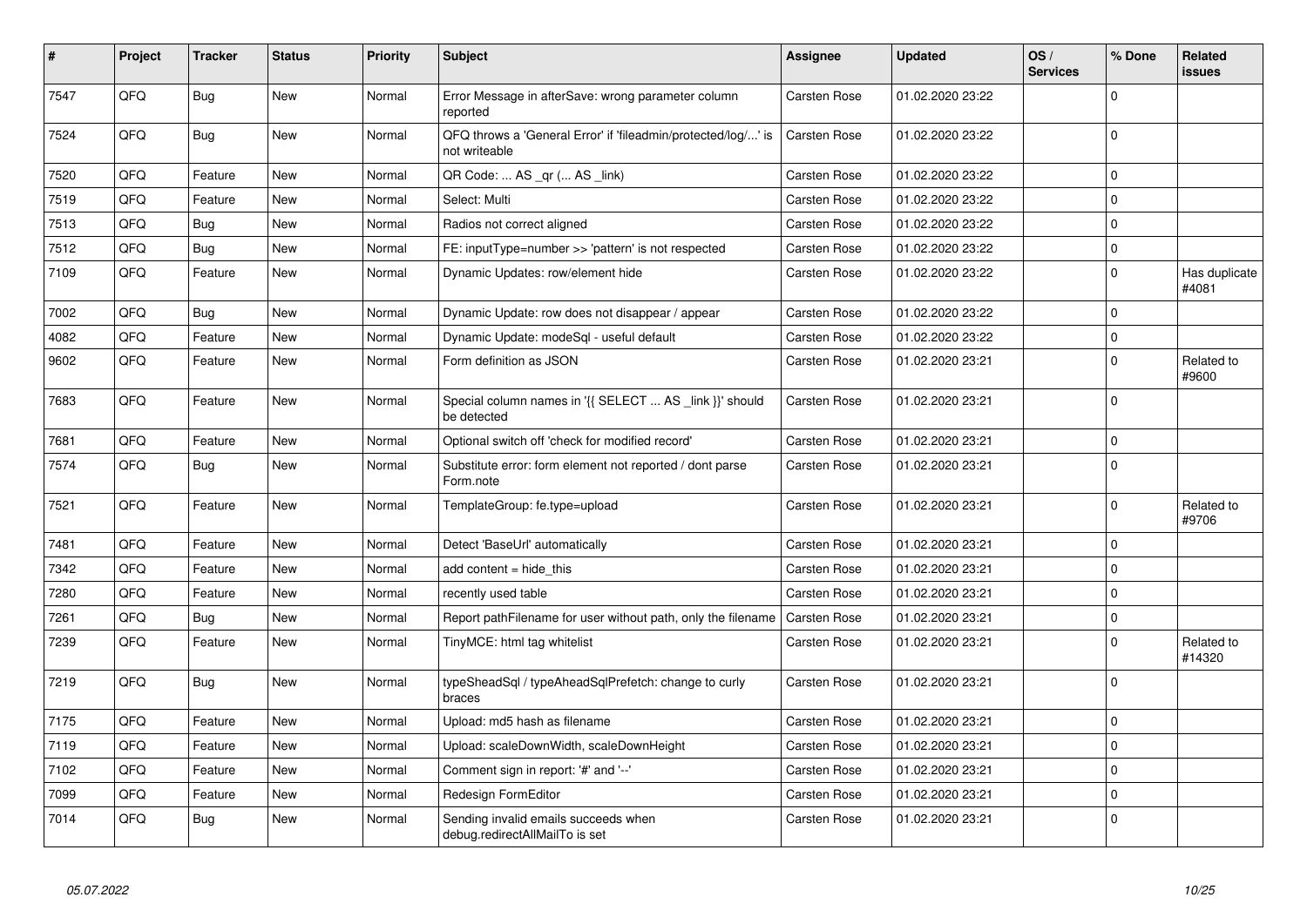| #     | Project | <b>Tracker</b> | <b>Status</b> | <b>Priority</b> | <b>Subject</b>                                                                                                             | <b>Assignee</b> | <b>Updated</b>   | OS/<br><b>Services</b> | % Done      | <b>Related</b><br>issues                           |
|-------|---------|----------------|---------------|-----------------|----------------------------------------------------------------------------------------------------------------------------|-----------------|------------------|------------------------|-------------|----------------------------------------------------|
| 6912  | QFQ     | <b>Bug</b>     | New           | Normal          | error Message Var 'deadline' already set in SIP - in Form<br>with FE.value={{deadline:R:::{{deadlinePeriod:Y}}}}           | Carsten Rose    | 01.02.2020 23:21 |                        | $\Omega$    |                                                    |
| 6855  | QFQ     | Feature        | <b>New</b>    | Normal          | With {{feUser:U}}!={{feUser:T}}: Save / Delete: only possible<br>with {{feUserSave:U}}='yes' and '{{feUserDelete:U}}='yes' | Carsten Rose    | 01.02.2020 23:21 |                        | $\Omega$    |                                                    |
| 6765  | QFQ     | Feature        | <b>New</b>    | Normal          | Moeglichkeit via QFQ eigene Logs zu schreiben                                                                              | Carsten Rose    | 01.02.2020 23:21 |                        | $\Omega$    |                                                    |
| 6677  | QFQ     | Bug            | New           | Normal          | Error message FE Action Element: no/wrong FE reference<br>who cause the problem.                                           | Carsten Rose    | 01.02.2020 23:21 |                        | $\Omega$    |                                                    |
| 6594  | QFQ     | Feature        | <b>New</b>    | Normal          | Excel: on download, check if there is a valid sip                                                                          | Carsten Rose    | 01.02.2020 23:21 |                        | $\Omega$    |                                                    |
| 6483  | QFQ     | <b>Bug</b>     | <b>New</b>    | Normal          | R Store funktioniert nicht bei 'Report Notation' im FE                                                                     | Carsten Rose    | 01.02.2020 23:21 |                        | $\Omega$    |                                                    |
| 6462  | QFQ     | Bug            | New           | Normal          | File Upload: Nutzlose Fehlermeldung wenn Datei zu gross                                                                    | Carsten Rose    | 01.02.2020 23:21 |                        | $\Omega$    | Related to<br>#6139                                |
| 6437  | QFQ     | Feature        | New           | Normal          | Neuer Mode Button bei FormElementen                                                                                        | Carsten Rose    | 01.02.2020 23:21 |                        | $\Omega$    | Related to<br>#9668.<br><b>Blocked by</b><br>#9678 |
| 6292  | QFQ     | Feature        | <b>New</b>    | Normal          | Download: File speichern mit Hash aber original Filename in<br>der Datenbank vermerken fuer Downloads                      | Carsten Rose    | 01.02.2020 23:21 |                        | $\Omega$    |                                                    |
| 6289  | QFQ     | Feature        | <b>New</b>    | Normal          | Form: Log                                                                                                                  | Carsten Rose    | 01.02.2020 23:21 |                        | $\Omega$    |                                                    |
| 5576  | QFQ     | Bug            | New           | Normal          | Using MySQL 'DROP' requires privilege - wich is not really<br>necessary.                                                   | Carsten Rose    | 01.02.2020 23:21 |                        | $\Omega$    |                                                    |
| 5131  | QFQ     | Feature        | <b>New</b>    | Normal          | Activate Spin Gear ('wait/busy' indicator) via LINK attribute                                                              | Carsten Rose    | 01.02.2020 23:21 |                        | $\Omega$    |                                                    |
| 4250  | QFQ     | Feature        | <b>New</b>    | Normal          | AutoCron in QFQ via PHP                                                                                                    | Carsten Rose    | 01.02.2020 23:21 |                        | $\Omega$    | Related to<br>#3292,<br>Related to<br>#3291        |
| 3547  | QFQ     | <b>Bug</b>     | <b>New</b>    | Normal          | FE of type 'note' causes writing of empty fields.                                                                          | Carsten Rose    | 01.02.2020 23:21 |                        | $\Omega$    |                                                    |
| 3504  | QFQ     | Feature        | <b>New</b>    | Normal          | Logging: welche Action FEs werden wann wie ausgefuehrt                                                                     | Carsten Rose    | 01.02.2020 23:21 |                        | $\Omega$    | Related to<br>#5458,<br>Related to<br>#4092        |
| 10014 | QFQ     | Feature        | New           | Normal          | Manual.rst: describe behaviour and process order of<br>fillStoreVar, slaveId, sqlBefore,                                   | Carsten Rose    | 01.02.2020 22:31 |                        | $\Omega$    |                                                    |
| 9855  | QFQ     | Bug            | <b>New</b>    | Normal          | <b>Required Check</b>                                                                                                      |                 | 01.02.2020 15:56 |                        | $\Omega$    |                                                    |
| 9773  | QFQ     | Bug            | New           | Normal          | form.parameter.formModeGlobal=requiredOff                                                                                  | Carsten Rose    | 01.02.2020 15:56 |                        | $\mathbf 0$ |                                                    |
| 9983  | QFQ     | Feature        | New           | Normal          | Report Notation: new keyword 'range'                                                                                       | Carsten Rose    | 01.02.2020 15:55 |                        | 0           |                                                    |
| 7920  | QFQ     | Feature        | New           | Normal          | FE: Syntax Highlight, Zeinlenumbruch                                                                                       | Carsten Rose    | 01.02.2020 10:03 |                        | $\mathbf 0$ |                                                    |
| 5782  | QFQ     | Feature        | New           | Normal          | NextCloud API                                                                                                              | Carsten Rose    | 01.02.2020 10:02 |                        | 0           |                                                    |
| 7660  | QFG     | Feature        | New           | Normal          | IMAP: import mails to DB, move / delete mails                                                                              | Carsten Rose    | 01.02.2020 09:52 |                        | $\pmb{0}$   |                                                    |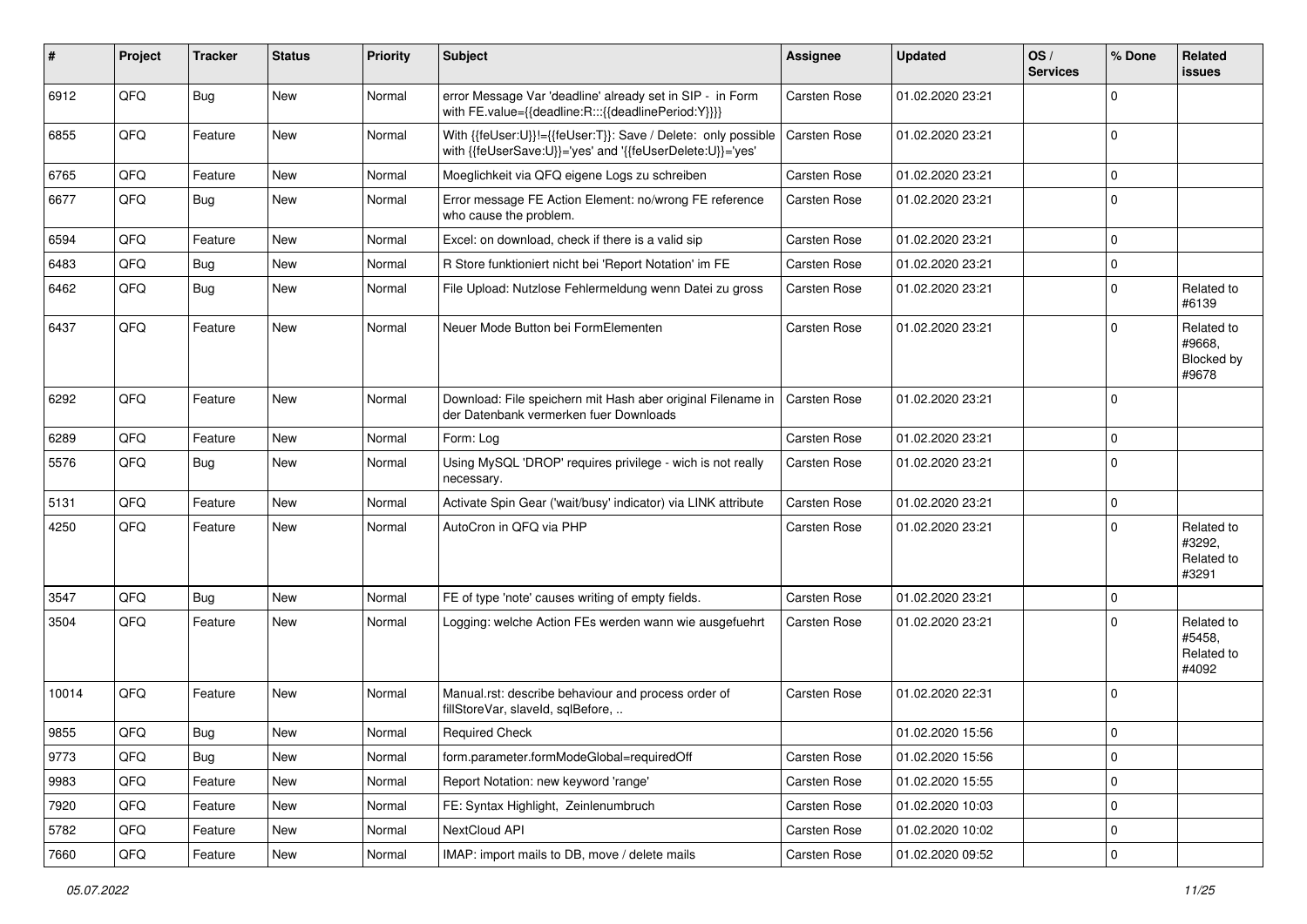| #     | Project | <b>Tracker</b> | <b>Status</b> | <b>Priority</b> | <b>Subject</b>                                                                                                                        | Assignee            | <b>Updated</b>   | OS/<br><b>Services</b> | % Done      | Related<br>issues                           |
|-------|---------|----------------|---------------|-----------------|---------------------------------------------------------------------------------------------------------------------------------------|---------------------|------------------|------------------------|-------------|---------------------------------------------|
| 9927  | QFQ     | Feature        | <b>New</b>    | Normal          | QFQ Update: a) Update nur machen wenn BE User<br>eingeloggt ist., b) Bei Fehler genaue Meldung welcher<br>Updateschritt Probleme hat. | <b>Carsten Rose</b> | 22.01.2020 12:59 |                        | $\Omega$    |                                             |
| 9853  | QFQ     | Feature        | New           | Normal          | Check das SQL / QFQ / Mail Logfile geschrieben wird                                                                                   |                     | 09.01.2020 11:15 |                        | $\Omega$    |                                             |
| 9777  | QFQ     | Feature        | New           | Normal          | Logging QFQ Variables                                                                                                                 | Carsten Rose        | 16.12.2019 17:17 |                        | $\Omega$    |                                             |
| 8702  | QFQ     | Feature        | <b>New</b>    | Normal          | Load Record which is locked: missing user info                                                                                        | <b>Carsten Rose</b> | 11.12.2019 16:16 |                        | $\Omega$    | Related to<br>#9789                         |
| 7480  | QFQ     | Feature        | New           | Normal          | Record History (Undo / Redo)                                                                                                          | Carsten Rose        | 11.12.2019 16:16 |                        | $\Omega$    | Related to<br>#2361                         |
| 6602  | QFQ     | Feature        | <b>New</b>    | Normal          | Formlet: in Report auf Mausklick ein mini-form oeffnen                                                                                | <b>Carsten Rose</b> | 11.12.2019 16:16 |                        | $\Omega$    |                                             |
| 4756  | QFQ     | <b>Bug</b>     | <b>New</b>    | Normal          | Form dirty even nothing changes                                                                                                       | Carsten Rose        | 11.12.2019 16:16 |                        | $\Omega$    |                                             |
| 4023  | QFQ     | Feature        | <b>New</b>    | Normal          | prepared statements - FE action: salveld, sqllnsert,<br>sqlUpdate, sqlDelete, sqlBefore, sqlAfter                                     | Carsten Rose        | 11.12.2019 16:15 |                        | $\Omega$    |                                             |
| 2361  | QFQ     | Feature        | New           | Normal          | Logging wer/wann/wo welches Formular aufgerufen hat                                                                                   | Carsten Rose        | 11.12.2019 16:15 |                        | $\Omega$    | Related to<br>#4432.<br>Related to<br>#7480 |
| 2665  | QFQ     | Bug            | Priorize      | Normal          | Dynamic Update funktioniert nicht, wenn beim<br>entsprechenden FormElement eine size angegeben ist.                                   | Benjamin Baer       | 03.01.2022 08:12 |                        | 30          |                                             |
| 14371 | QFQ     | Feature        | Priorize      | Normal          | LDAP via REPORT                                                                                                                       | Carsten Rose        | 19.06.2022 16:37 |                        | $\Omega$    |                                             |
| 14290 | QFQ     | Feature        | Priorize      | Normal          | FormEditor: Show Table Definition                                                                                                     | Carsten Rose        | 19.06.2022 16:37 |                        | $\Omega$    |                                             |
| 14283 | QFQ     | <b>Bug</b>     | Priorize      | Normal          | HEIC / HEIF convert doesn't trigger                                                                                                   | <b>Carsten Rose</b> | 19.06.2022 16:37 |                        | $\Omega$    |                                             |
| 12452 | QFQ     | Feature        | Priorize      | Normal          | BaseURL: alsways with '/' at the end                                                                                                  | <b>Carsten Rose</b> | 19.06.2022 13:45 |                        | $\Omega$    | Related to<br>#10782                        |
| 13943 | QFQ     | Bug            | Priorize      | Normal          | unable to find formgroup                                                                                                              | Enis Nuredini       | 28.05.2022 11:03 |                        | $\mathbf 0$ |                                             |
| 13900 | QFQ     | Feature        | Priorize      | Normal          | Selenium: Check das Cookie/PDF funktioniert                                                                                           | Enis Nuredini       | 25.03.2022 12:45 |                        | $\Omega$    |                                             |
| 10569 | QFQ     | Feature        | Priorize      | Normal          | link blank more safe                                                                                                                  | Enis Nuredini       | 25.03.2022 12:44 |                        | $\Omega$    |                                             |
| 6140  | QFQ     | <b>Bug</b>     | Priorize      | Normal          | QFQ DnD Sort: Locked fields                                                                                                           | Benjamin Baer       | 21.03.2022 09:56 |                        | $\Omega$    |                                             |
| 6801  | QFQ     | Feature        | Priorize      | Normal          | Fabric: Maximize / FullIscreen                                                                                                        | Benjamin Baer       | 21.03.2022 09:56 |                        | 0           |                                             |
| 5562  | QFQ     | Feature        | Priorize      | Normal          | Drag'n'Drop fuer Uploads                                                                                                              | Benjamin Baer       | 21.03.2022 09:52 |                        | $\Omega$    | Related to<br>#9706                         |
| 6224  | QFQ     | Feature        | Priorize      | Normal          | Dynamic update: fade in/out fields                                                                                                    | Benjamin Baer       | 21.03.2022 09:50 |                        | $\mathbf 0$ |                                             |
| 5366  | QFQ     | Feature        | Priorize      | Normal          | Saving with keyboard shortcuts                                                                                                        | Benjamin Baer       | 21.03.2022 09:47 |                        | $\Omega$    |                                             |
| 6870  | QFQ     | Feature        | Priorize      | Normal          | Click on '_link' triggers an API call                                                                                                 | Benjamin Baer       | 03.01.2022 08:25 |                        | $\mathbf 0$ |                                             |
| 6566  | QFQ     | Bug            | Priorize      | Normal          | Link Function 'delete': provided parameter missing on page<br>reload                                                                  | Benjamin Baer       | 03.01.2022 08:08 |                        | $\Omega$    |                                             |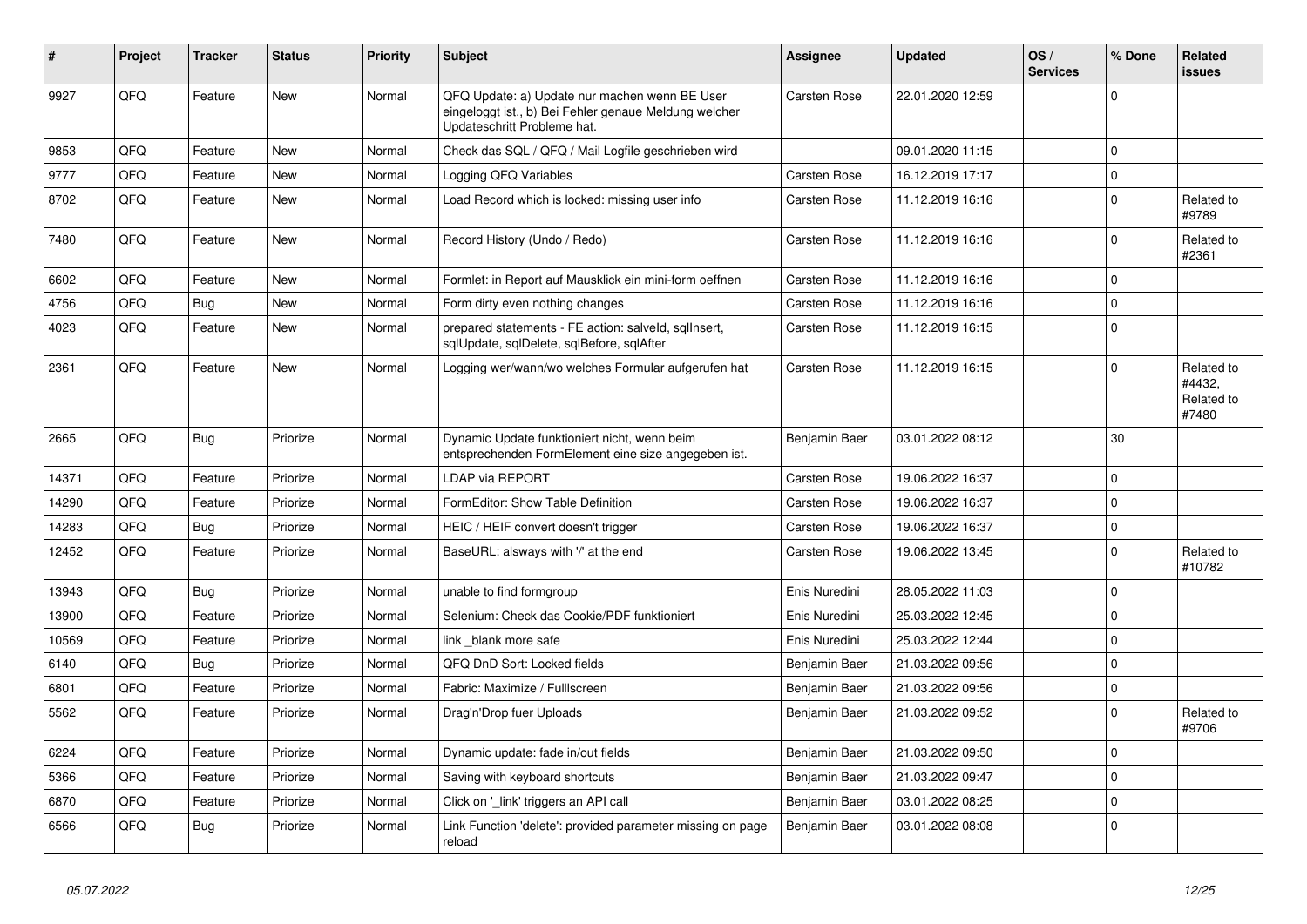| $\vert$ # | Project | <b>Tracker</b> | <b>Status</b> | <b>Priority</b> | <b>Subject</b>                                                                                           | Assignee            | <b>Updated</b>   | OS/<br><b>Services</b> | % Done         | Related<br><b>issues</b>                                                |
|-----------|---------|----------------|---------------|-----------------|----------------------------------------------------------------------------------------------------------|---------------------|------------------|------------------------|----------------|-------------------------------------------------------------------------|
| 4457      | QFQ     | <b>Bug</b>     | Priorize      | Normal          | typeahead: pressing return to select an item, saves the form<br>and closes the form.                     | Benjamin Baer       | 03.01.2022 08:01 |                        | $\mathbf 0$    | Related to<br>#4398                                                     |
| 7965      | QFQ     | Feature        | Priorize      | Normal          | Input type 'text' with visual format - currency                                                          | Benjamin Baer       | 03.01.2022 07:45 |                        | $\mathbf 0$    |                                                                         |
| 9135      | QFQ     | Feature        | Priorize      | Normal          | Progress Bar generic / replace old hourglass download<br>popup                                           | Benjamin Baer       | 03.01.2022 07:43 |                        | $\mathbf 0$    |                                                                         |
| 6116      | QFQ     | Bug            | Priorize      | High            | value of checkbox not saved                                                                              | Carsten Rose        | 07.12.2021 17:19 |                        | $\mathbf 0$    |                                                                         |
| 9834      | QFQ     | <b>Bug</b>     | Priorize      | Normal          | Input elements with tag 'disabled' are missing on<br>form-submit: server option 'processReadOnly' broken | Carsten Rose        | 07.12.2021 16:43 |                        | $\mathbf 0$    | Related to<br>#9691,<br>Related to<br>#5305, Has<br>duplicate<br>#12331 |
| 8082      | QFQ     | Feature        | Priorize      | High            | Contact form without saving record                                                                       | <b>Carsten Rose</b> | 07.12.2021 15:20 |                        | $\mathbf 0$    | Related to<br>#8587,<br><b>Blocks</b><br>#11850                         |
| 12325     | QFQ     | Bug            | Priorize      | Normal          | MultiDB form.dbIndex not working for report syntax                                                       | <b>Carsten Rose</b> | 07.09.2021 13:37 |                        | $\mathbf 0$    | Related to<br>#12145,<br>Related to<br>#12314                           |
| 8204      | QFQ     | Feature        | Priorize      | High            | Position 'required mark'                                                                                 | Carsten Rose        | 16.06.2021 13:44 |                        | $\overline{0}$ |                                                                         |
| 9121      | QFQ     | Bug            | Priorize      | High            | sip links have r and dblndexData set                                                                     | <b>Carsten Rose</b> | 12.06.2021 10:41 |                        | 0              |                                                                         |
| 9346      | QFQ     | Feature        | Priorize      | Normal          | beforeSave: check if an upload is given                                                                  | Carsten Rose        | 11.06.2021 21:18 |                        | $\mathbf 0$    |                                                                         |
| 10012     | QFQ     | Feature        | Priorize      | Normal          | redirectAllMailTo: {{beEmail:T}}                                                                         | <b>Carsten Rose</b> | 08.05.2021 09:54 |                        | $\mathbf 0$    | Related to<br>#12412,<br>Related to<br>#12413,<br>Related to<br>#10011  |
| 10011     | QFQ     | Feature        | Priorize      | Normal          | Offer new STORE_TYPO3 Variable 'beUser', 'beEmail'                                                       | <b>Carsten Rose</b> | 08.05.2021 09:51 |                        | $\mathbf 0$    | Related to<br>#10012,<br>Related to<br>#12511                           |
| 9668      | QFQ     | Feature        | Priorize      | Normal          | Form.mode: rename 'hidden' to 'hide'                                                                     | <b>Carsten Rose</b> | 05.05.2021 22:14 |                        | $\mathbf 0$    | Related to<br>#6437                                                     |
| 8044      | QFQ     | Feature        | Priorize      | Normal          | Transaction: a) Form, b) Report                                                                          | Carsten Rose        | 05.05.2021 22:14 |                        | $\mathbf 0$    | Related to<br>#8043                                                     |
| 3867      | QFQ     | Feature        | Priorize      | Normal          | Readonly Formular: Template Groups add/delete<br>ausbeldnen                                              | Carsten Rose        | 05.05.2021 22:12 |                        | $\overline{0}$ |                                                                         |
| 8963      | QFQ     | Feature        | Priorize      | Normal          | Setting values in a store: flexible way                                                                  | Carsten Rose        | 05.05.2021 22:10 |                        | $\mathbf 0$    | Related to<br>#8975                                                     |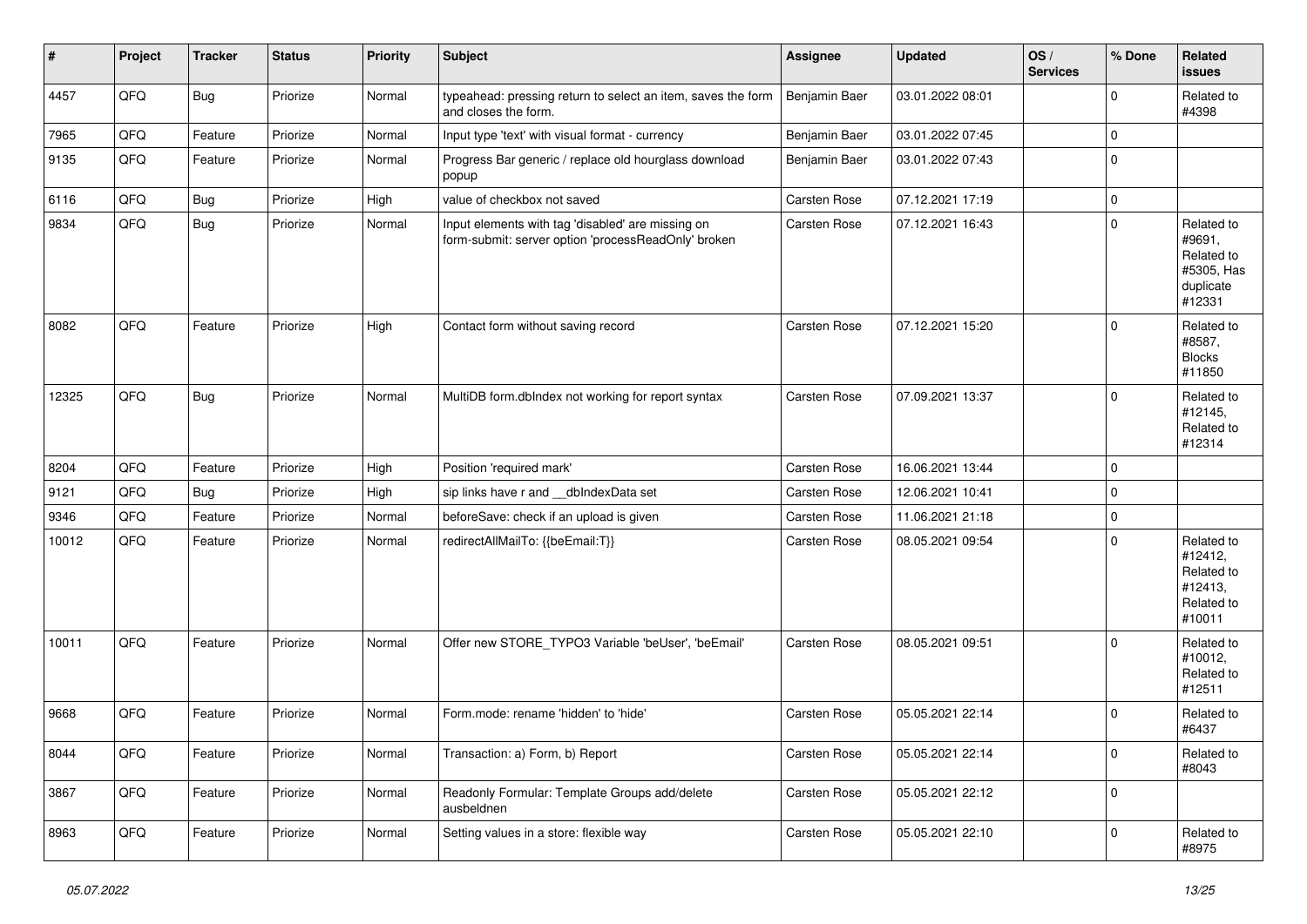| #     | Project | <b>Tracker</b> | <b>Status</b> | <b>Priority</b> | <b>Subject</b>                                                                                    | Assignee            | <b>Updated</b>   | OS/<br><b>Services</b> | % Done      | Related<br><b>issues</b> |
|-------|---------|----------------|---------------|-----------------|---------------------------------------------------------------------------------------------------|---------------------|------------------|------------------------|-------------|--------------------------|
| 9394  | QFQ     | Feature        | Priorize      | Normal          | REST: allow for non numerical ids in get requests                                                 | Carsten Rose        | 05.05.2021 22:10 |                        | $\mathbf 0$ |                          |
| 11320 | QFQ     | Feature        | Priorize      | Normal          | Typo3 Version 10 support                                                                          | Carsten Rose        | 05.05.2021 22:09 |                        | $\mathbf 0$ |                          |
| 12503 | QFQ     | Feature        | Priorize      | Normal          | Detect dangerous UPDATE statement with missing WHERE                                              | Carsten Rose        | 05.05.2021 22:09 |                        | $\mathbf 0$ |                          |
| 12504 | QFQ     | Feature        | Priorize      | Normal          | sql.log: report fe.id                                                                             | Carsten Rose        | 05.05.2021 22:09 |                        | $\mathbf 0$ |                          |
| 9534  | QFQ     | <b>Bug</b>     | Priorize      | Urgent          | FE.type=upload: 'Unknown Mode: ID"                                                                | Carsten Rose        | 03.05.2021 21:14 |                        | $\Omega$    | Related to<br>#9532      |
| 9173  | QFQ     | <b>Bug</b>     | Priorize      | Urgent          | Stale Record Lock: Firefox                                                                        | Carsten Rose        | 03.05.2021 21:14 |                        | $\Omega$    | Related to<br>#9789      |
| 9958  | QFQ     | <b>Bug</b>     | Priorize      | Normal          | Broken subrecord query: no error message                                                          | Carsten Rose        | 05.02.2021 15:15 |                        | $\Omega$    |                          |
| 10005 | QFQ     | Feature        | Priorize      | Normal          | Report / special column name:  AS calendar                                                        | <b>Carsten Rose</b> | 03.06.2020 17:28 |                        | $\mathbf 0$ |                          |
| 10003 | QFQ     | Feature        | Priorize      | Normal          | fieldset: stronger visualize group                                                                | Benjamin Baer       | 12.02.2020 08:13 |                        | $\mathbf 0$ |                          |
| 10015 | QFQ     | Feature        | Priorize      | Normal          | Monospace in Textarea                                                                             | Carsten Rose        | 03.02.2020 13:40 |                        | $\mathbf 0$ |                          |
| 7730  | QFQ     | Feature        | Priorize      | Normal          | SELECT Box: title in between                                                                      | Benjamin Baer       | 01.02.2020 23:22 |                        | $\mathbf 0$ |                          |
| 9968  | QFQ     | Feature        | Priorize      | Normal          | Tooltip in Links for Developer                                                                    | Carsten Rose        | 01.02.2020 23:17 |                        | $\Omega$    |                          |
| 8277  | QFQ     | Feature        | Priorize      | Normal          | fe.parameter.default=                                                                             | Carsten Rose        | 01.02.2020 23:17 |                        | $\mathbf 0$ | Related to<br>#8113      |
| 9928  | QFQ     | Feature        | Priorize      | Normal          | SpecialColumnName: a) Deprecated: ' AS "_+tag " ', b)<br>New: ' AS "_ <tag1><tag2>"</tag2></tag1> | Carsten Rose        | 01.02.2020 23:17 |                        | $\mathbf 0$ | Related to<br>#9929      |
| 9975  | QFQ     | Bug            | Priorize      | Normal          | Dropdown Menu: 'r:3' broken                                                                       | Carsten Rose        | 01.02.2020 10:13 |                        | $\Omega$    |                          |
| 9947  | QFQ     | Bug            | Priorize      | Normal          | Unwanted error message if missing 'typeAheadSqlPrefetch'                                          | <b>Carsten Rose</b> | 01.02.2020 10:13 |                        | $\mathbf 0$ |                          |
| 9900  | QFQ     | Feature        | Priorize      | Normal          | Generic API Call: tt-content record >> JSON                                                       | Carsten Rose        | 01.02.2020 10:13 |                        | $\Omega$    |                          |
| 9862  | QFQ     | Bug            | Priorize      | Normal          | Failed writing to sql mail qfq.log should throw an exception                                      | <b>Carsten Rose</b> | 01.02.2020 10:13 |                        | $\mathbf 0$ |                          |
| 8585  | QFQ     | Feature        | Priorize      | Normal          | Enhance Error message for 'unknown form'                                                          | Carsten Rose        | 01.02.2020 10:13 |                        | $\mathbf 0$ |                          |
| 8584  | QFQ     | Feature        | Priorize      | Normal          | FE 'Action' - never assign to Container (except Template<br>Group)                                | Carsten Rose        | 01.02.2020 10:13 |                        | $\mathbf 0$ |                          |
| 8037  | QFQ     | Bug            | Priorize      | Normal          | FE.type=upload (advanced mode): {{slaveld:V}} missing<br>during dynamic update                    | Carsten Rose        | 01.02.2020 10:13 |                        | $\mathbf 0$ |                          |
| 8034  | QFQ     | Feature        | Priorize      | Normal          | FormElement 'data': 22.22.2222 should not be accepted                                             | Carsten Rose        | 01.02.2020 10:13 |                        | $\mathbf 0$ |                          |
| 7656  | QFQ     | Bug            | Priorize      | Normal          | FE with required, 'pattern' and 'extraButtonLock': always<br>complain about missing value         | Carsten Rose        | 01.02.2020 10:13 |                        | $\mathbf 0$ |                          |
| 7630  | QFQ     | Feature        | Priorize      | Normal          | detailed error message for simple upload                                                          | Carsten Rose        | 01.02.2020 10:13 |                        | $\mathbf 0$ |                          |
| 7616  | QFQ     | Bug            | Priorize      | Normal          | Selectlist with Enum & Dynamic Update                                                             | Carsten Rose        | 01.02.2020 10:13 |                        | $\mathbf 0$ |                          |
| 7522  | QFQ     | Feature        | Priorize      | Normal          | Inserting default index.html to folder (Avoid Apache<br>Indexing)                                 | Carsten Rose        | 01.02.2020 10:13 |                        | $\pmb{0}$   |                          |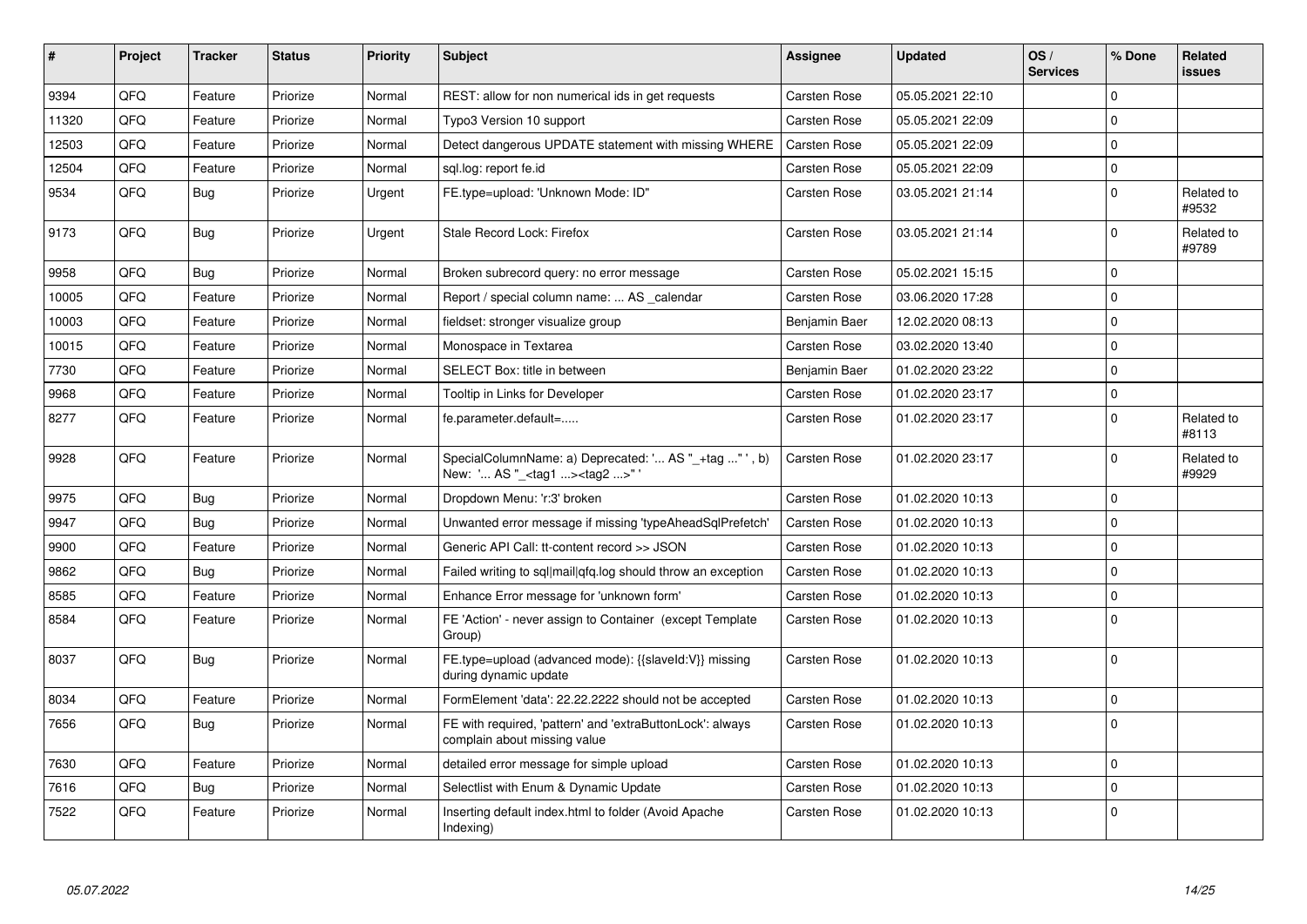| $\vert$ # | Project | <b>Tracker</b> | <b>Status</b> | <b>Priority</b> | <b>Subject</b>                                                                          | Assignee            | <b>Updated</b>   | OS/<br><b>Services</b> | % Done      | Related<br>issues                                                           |
|-----------|---------|----------------|---------------|-----------------|-----------------------------------------------------------------------------------------|---------------------|------------------|------------------------|-------------|-----------------------------------------------------------------------------|
| 7290      | QFQ     | Feature        | Priorize      | Normal          | FormEditor: title as textarea if LEN(title)>60                                          | <b>Carsten Rose</b> | 01.02.2020 10:13 |                        | $\mathbf 0$ | Blocked by<br>#7682                                                         |
| 7217      | QFQ     | Feature        | Priorize      | Normal          | Download: notice User if `_sip=?` is missing                                            | Carsten Rose        | 01.02.2020 10:13 |                        | $\mathbf 0$ |                                                                             |
| 6998      | QFQ     | Feature        | Priorize      | Normal          | Form: with debug=on show column information as tooltip of<br>column label               | Carsten Rose        | 01.02.2020 10:13 |                        | $\mathbf 0$ |                                                                             |
| 6574      | QFQ     | Bug            | Priorize      | Normal          | qfq.log: Fehlermeldung wurde angezeigt, aber nicht geloggt                              | Carsten Rose        | 01.02.2020 10:13 |                        | $\Omega$    |                                                                             |
| 5942      | QFQ     | Feature        | Priorize      | Normal          | 'L' and 'type': append to links, generate via '_link' by using<br>'u:' .                | Carsten Rose        | 01.02.2020 10:13 |                        | $\Omega$    |                                                                             |
| 3782      | QFQ     | Bug            | Priorize      | Normal          | Bei fehlerhafter Eingabe (z.B. Datum) sollte das erwartete<br>Format angezeigt werden   | <b>Carsten Rose</b> | 01.02.2020 10:13 |                        | $\mathbf 0$ |                                                                             |
| 12262     | QFQ     | Feature        | ToDo          | Normal          | Form buttons on top: more customable                                                    | Enis Nuredini       | 17.06.2022 10:44 |                        | $\Omega$    | Related to<br>#13945, Has<br>duplicate<br>#4046, Has<br>duplicate<br>#10080 |
| 13899     | QFQ     | Bug            | ToDo          | Normal          | Selenium: zum laufen bringen                                                            | Enis Nuredini       | 25.03.2022 10:24 |                        | $\mathbf 0$ |                                                                             |
| 7602      | QFQ     | Feature        | ToDo          | High            | Multi Select: with checkboxes                                                           | Benjamin Baer       | 22.03.2022 09:07 |                        | $\mathbf 0$ |                                                                             |
| 12395     | QFQ     | Bug            | ToDo          | High            | QFQ Function: Result two times shown                                                    | <b>Carsten Rose</b> | 18.02.2022 08:59 |                        | $\Omega$    |                                                                             |
| 12463     | QFQ     | Bug            | ToDo          | High            | QFQ Function: 'function' and 'sql' on same level - output of<br>sql is shown two times. | Carsten Rose        | 15.12.2021 16:31 |                        | $\mathbf 0$ |                                                                             |
| 9789      | QFQ     | Bug            | In Progress   | High            | Record Lock: release to early on 'leave page'                                           | Carsten Rose        | 10.01.2022 09:25 |                        | 100         | Related to<br>#10081,<br>Related to<br>#9173,<br>Related to<br>#8702        |
| 12440     | QFQ     | Feature        | In Progress   | Normal          | Typo3 V10 upgrade (durchfuehren und testen)                                             | Carsten Rose        | 21.03.2022 09:53 |                        | 50          | Related to<br>#12357,<br>Related to<br>#12067.<br>Related to<br>#10661      |
| 13330     | QFQ     | Feature        | In Progress   | Normal          | Multi Form: Upload                                                                      | Carsten Rose        | 07.11.2021 12:40 |                        | 50          | Related to<br>#9706                                                         |
| 9691      | QFQ     | Bug            | In Progress   | Normal          | Checkbox: dynamic update > readonly                                                     | Carsten Rose        | 01.02.2020 23:22 |                        | 50          | Related to<br>#9834                                                         |
| 9517      | QFQ     | Feature        | In Progress   | High            | Input multiple tags with typeahead                                                      | Carsten Rose        | 03.05.2021 21:14 |                        | 40          | Related to<br>#10150                                                        |
| 10793     | QFQ     | Feature        | In Progress   | Normal          | Update NPM Packages                                                                     | <b>Carsten Rose</b> | 07.09.2021 13:25 |                        | 30          |                                                                             |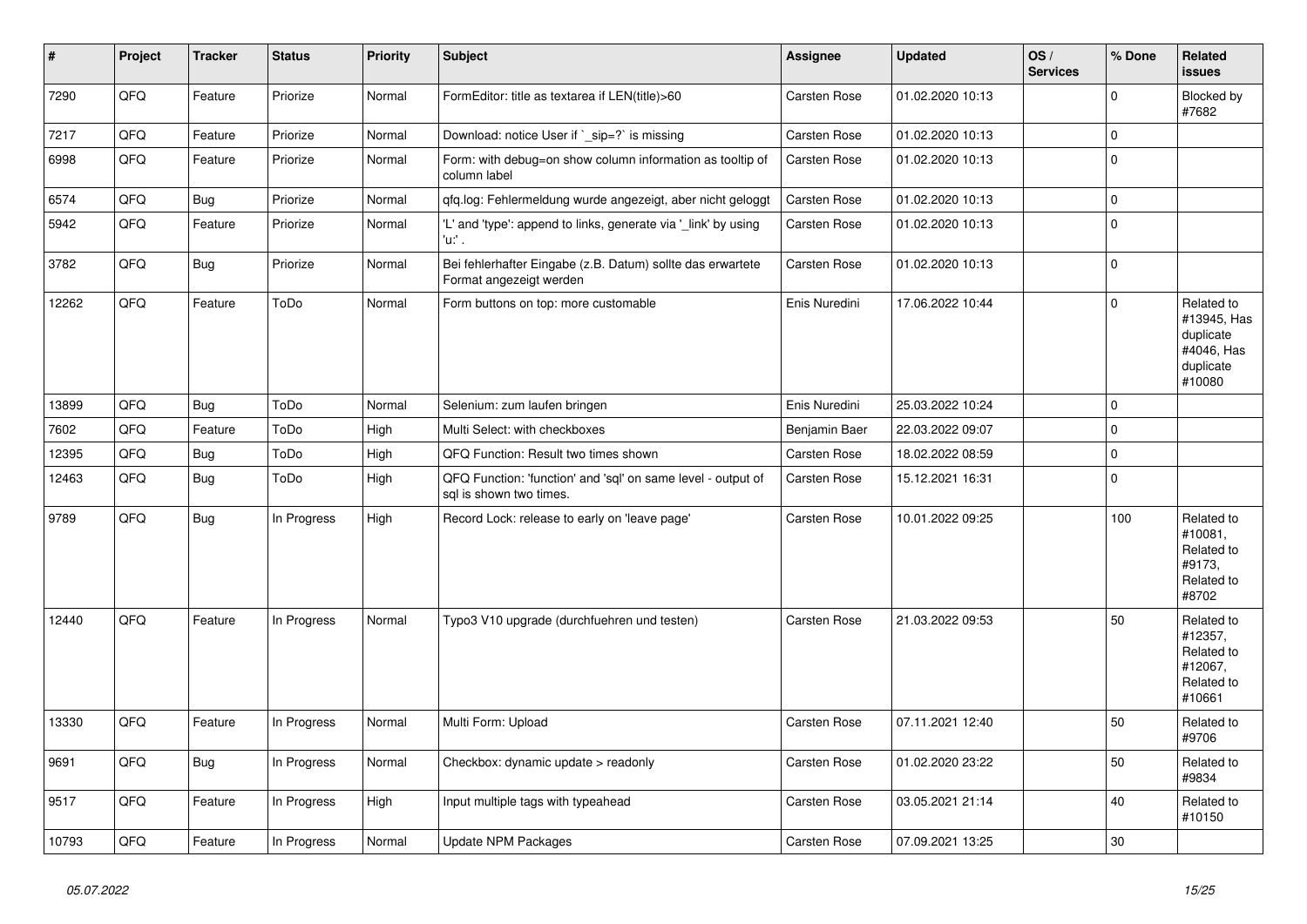| #     | Project | <b>Tracker</b> | <b>Status</b>              | <b>Priority</b> | Subject                                                   | <b>Assignee</b>     | <b>Updated</b>   | OS/<br><b>Services</b> | % Done      | <b>Related</b><br>issues                                                                                                                                              |
|-------|---------|----------------|----------------------------|-----------------|-----------------------------------------------------------|---------------------|------------------|------------------------|-------------|-----------------------------------------------------------------------------------------------------------------------------------------------------------------------|
| 14320 | QFO     | Feature        | In Progress                | Normal          | Allow specific HTML Tags and Attributes: general, TinyMCE | Enis Nuredini       | 04.07.2022 14:09 |                        | 0           | Related to<br>#12664,<br>Related to<br>#12039,<br>Related to<br>#11702,<br>Related to<br>#7239,<br>Related to<br>#3708,<br>Related to<br>#3646,<br>Related to<br>#880 |
| 14323 | QFO     | Bug            | In Progress                | Normal          | Report: render=both single - no impact                    | Carsten Rose        | 19.06.2022 18:31 |                        | 0           |                                                                                                                                                                       |
| 14175 | QFQ     | <b>Bug</b>     | In Progress                | Normal          | Opening a form with no QFQ Session cookie fails           | <b>Carsten Rose</b> | 03.06.2022 10:40 |                        | 0           |                                                                                                                                                                       |
| 11517 | QFQ     | <b>Bug</b>     | In Progress                | Normal          | extraButtonInfo Broken for multiple FormElements          | Carsten Rose        | 12.05.2022 13:12 |                        | $\mathbf 0$ | Related to<br>#7890,<br>Related to<br>#3811, Has<br>duplicate<br>#10905, Has<br>duplicate<br>#10553, Has<br>duplicate<br>#6779                                        |
| 12508 | QFQ     | <b>Bug</b>     | In Progress                | High            | qfq Form: sendMail                                        | Karin Niffeler      | 19.03.2022 17:48 |                        | 0           |                                                                                                                                                                       |
| 11980 | QFQ     | Feature        | In Progress                | Normal          | protected verzeichnis MUSS geschützt werden               | Carsten Rose        | 07.09.2021 13:30 |                        | 0           |                                                                                                                                                                       |
| 10661 | QFQ     | <b>Bug</b>     | In Progress                | Normal          | Typo3 Warnungen                                           | Carsten Rose        | 07.09.2021 13:23 |                        | $\mathbf 0$ | Related to<br>#12440                                                                                                                                                  |
| 12439 | QFQ     | Feature        | In Progress                | Normal          | TinyMCE Paste from Word & Character Count/Limit           | Carsten Rose        | 05.05.2021 22:15 |                        | 0           |                                                                                                                                                                       |
| 4194  | QFQ     | Feature        | In Progress                | Normal          | Bootstrap 4 ist jetzt offiziel                            |                     | 03.05.2021 20:47 |                        | $\mathbf 0$ | Related to<br>#10114                                                                                                                                                  |
| 5695  | QFQ     | Feature        | In Progress                | Normal          | Multiform                                                 | Carsten Rose        | 02.01.2021 18:38 |                        | 0           |                                                                                                                                                                       |
| 11076 | QFQ     | Feature        | In Progress                | Normal          | SELECT  AS _websocket                                     | Carsten Rose        | 30.08.2020 17:49 |                        | 0           | Related to<br>#13354                                                                                                                                                  |
| 10443 | QFG     | Feature        | In Progress                | Normal          | Konzept_api / _live                                       | Carsten Rose        | 07.05.2020 09:39 |                        | $\pmb{0}$   |                                                                                                                                                                       |
| 6250  | QFQ     | Feature        | In Progress                | Normal          | Enhance layout: a) Subrecord, b) Subrecord-Title          | Carsten Rose        | 01.02.2020 23:22 |                        | 0           | Related to<br>#5391                                                                                                                                                   |
| 13566 | QFQ     | Feature        | Ready to sync<br>(develop) | Normal          | Delete config-example.qfq.php file                        | Carsten Rose        | 23.12.2021 09:25 |                        | 0           |                                                                                                                                                                       |
| 12584 | QFG     | Feature        | Feedback                   | Normal          | T3 v10 migration script: replace alias-patterns (v11)     | Carsten Rose        | 28.05.2022 11:12 |                        | 100         |                                                                                                                                                                       |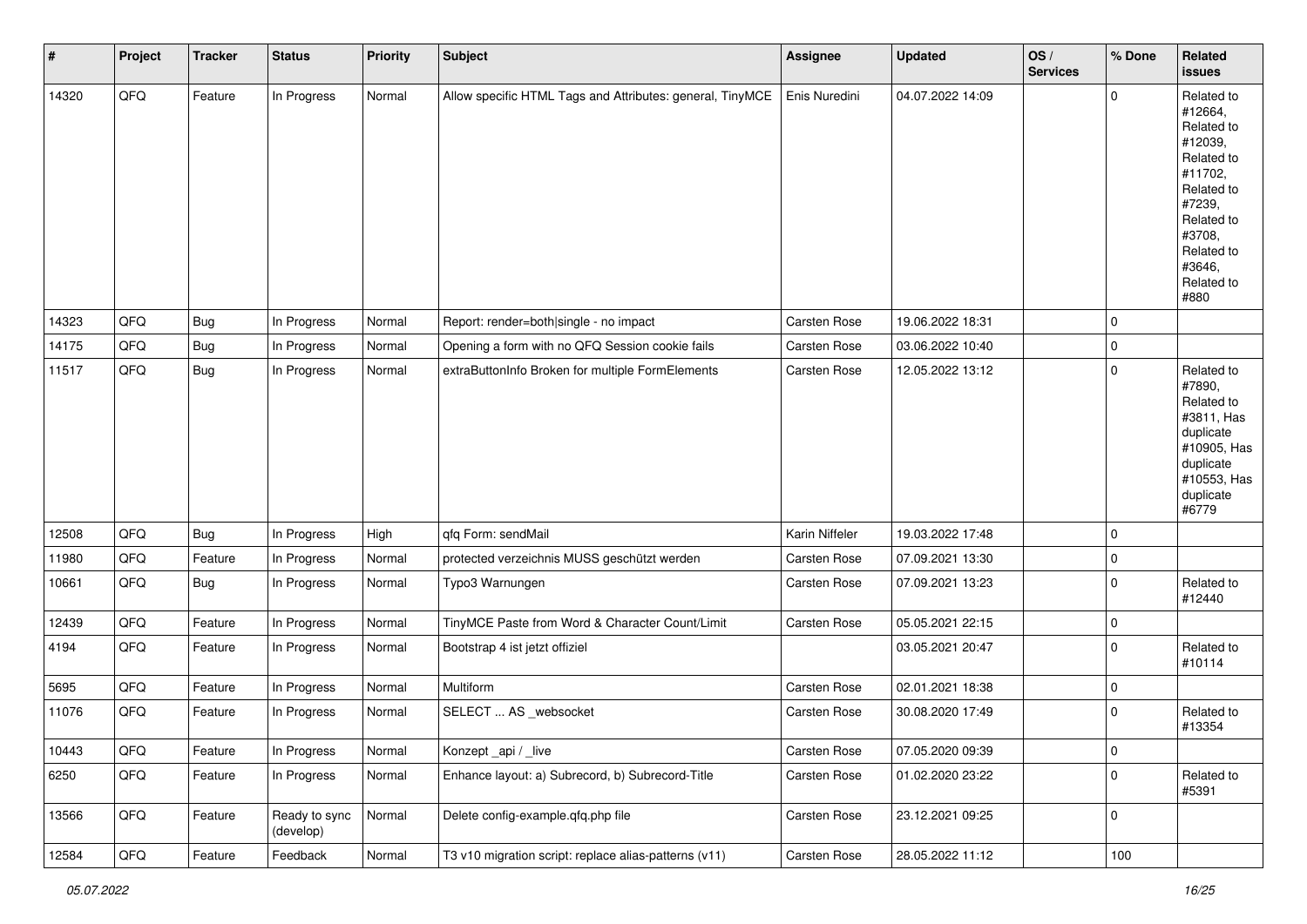| #     | Project | <b>Tracker</b> | <b>Status</b>     | <b>Priority</b> | <b>Subject</b>                                                                       | Assignee          | <b>Updated</b>   | OS/<br><b>Services</b> | % Done       | Related<br><b>issues</b>                                               |
|-------|---------|----------------|-------------------|-----------------|--------------------------------------------------------------------------------------|-------------------|------------------|------------------------|--------------|------------------------------------------------------------------------|
| 13572 | QFQ     | Feature        | Feedback          | Normal          | Form Load: misleading error message on trying to load non<br>existent primary record | Enis Nuredini     | 16.05.2022 23:16 |                        | 100          |                                                                        |
| 9052  | QFQ     | Feature        | Feedback          | High            | Report: CodeMirror with SQL Syntax Highlight in FE                                   | Enis Nuredini     | 08.06.2022 10:25 |                        | $\mathsf 0$  |                                                                        |
| 11630 | QFQ     | Bug            | Feedback          | High            | Bitte check ob CALL() in 20.11.0 noch so funktioniert wie in<br>20.4.1               | Enis Nuredini     | 28.05.2022 13:45 |                        | $\mathbf{0}$ | Related to<br>#11325                                                   |
| 13767 | QFQ     | <b>Bug</b>     | Feedback          | Normal          | date/time-picker: required shows up/down button orange                               | Enis Nuredini     | 16.05.2022 23:16 |                        | $\mathbf 0$  |                                                                        |
| 10782 | QFQ     | Feature        | Feedback          | Normal          | Tiny MCE: Image Upload                                                               | Enis Nuredini     | 16.05.2022 23:16 |                        | $\mathbf 0$  | Related to<br>#12452                                                   |
| 12546 | QFQ     | Bug            | Feedback          | Normal          | Branch 'Development' - Unit Tests mit dirty workaround<br>angepasst                  | Carsten Rose      | 19.03.2022 17:48 |                        | $\mathbf 0$  |                                                                        |
| 5894  | QFQ     | Feature        | Feedback          | Normal          | Typeahead in Report: show/hide rows dynamically                                      | Carsten Rose      | 18.02.2022 08:50 |                        | $\mathbf{0}$ | Related to<br>#5893.<br>Related to<br>#5885                            |
| 9548  | QFQ     | Feature        | Feedback          | High            | FormElement: Pattern mismatch - optional report only on<br>focus lost                | Benjamin Baer     | 03.05.2021 21:14 |                        | $\mathbf{0}$ |                                                                        |
| 11347 | QFQ     | <b>Bug</b>     | Feedback          | Normal          | If Bedingungen funktionieren nicht korrekt                                           | Christoph Fuchs   | 21.03.2021 20:37 |                        | $\Omega$     |                                                                        |
| 10124 | QFQ     | Feature        | Feedback          | Normal          | qfq AAI-Login                                                                        | Karin Niffeler    | 07.05.2020 09:36 |                        | $\Omega$     |                                                                        |
| 9898  | QFQ     | <b>Bug</b>     | Feedback          | Normal          | Formular trotz Timeout gespeichert                                                   | Benjamin Baer     | 01.02.2020 15:56 |                        | $\Omega$     |                                                                        |
| 9535  | QFQ     | <b>Bug</b>     | Feedback          | Normal          | Report:  AS '_vertical' - column to wide - vertical >> rot45,<br>rot90               | Benjamin Baer     | 01.02.2020 15:56 |                        | $\Omega$     |                                                                        |
| 8316  | QFQ     | Bug            | Feedback          | Normal          | Documentation/Behaviour for Nested Queries and<br>Record-Store confusing             | Nicola Chiapolini | 20.11.2019 09:14 |                        | $\mathbf{0}$ |                                                                        |
| 3613  | QFQ     | Bug            | Some day<br>maybe | Normal          | note /note unchecked -> note div (col-md) wird weiterhin<br>gerendert                | Elias Villiger    | 01.02.2020 23:19 |                        | 100          |                                                                        |
| 3402  | QFQ     | Feature        | Some day<br>maybe | Normal          | Syntax Highlighting via CodeMirror                                                   | Carsten Rose      | 11.12.2019 16:02 |                        | 100          | Related to<br>#3207                                                    |
| 8522  | QFQ     | Feature        | Some day<br>maybe | Normal          | build QFQ - npm warnings                                                             | Benjamin Baer     | 01.02.2020 23:19 |                        | 50           |                                                                        |
| 1623  | QFQ     | Feature        | Some day<br>maybe | Normal          | RealURL                                                                              |                   | 11.12.2019 16:03 |                        | 30           |                                                                        |
| 13608 | QFQ     | Feature        | Some day<br>maybe | Normal          | Automatic Browser Language Redirect                                                  | Enis Nuredini     | 17.06.2022 08:35 |                        | $\Omega$     |                                                                        |
| 7732  | QFQ     | Feature        | Some day<br>maybe | Normal          | Javascript: Lazy Loading der add on libs                                             | Benjamin Baer     | 08.06.2022 10:38 |                        | $\Omega$     | Related to<br>#12611,<br>Related to<br>#12490,<br>Related to<br>#10013 |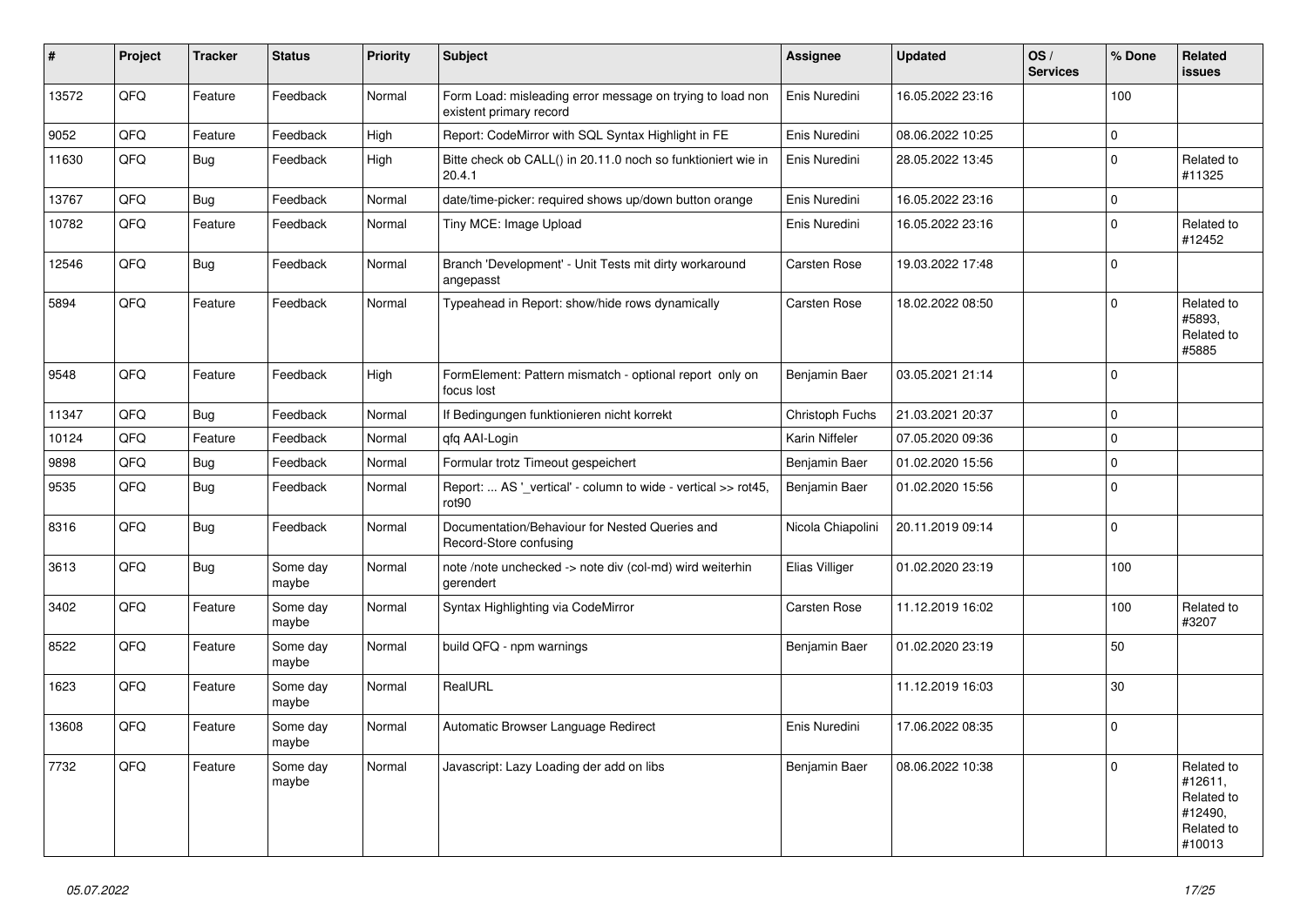| #     | Project | <b>Tracker</b> | <b>Status</b>     | <b>Priority</b> | <b>Subject</b>                                    | Assignee            | <b>Updated</b>   | OS/<br><b>Services</b> | % Done      | <b>Related</b><br><b>issues</b>                                       |
|-------|---------|----------------|-------------------|-----------------|---------------------------------------------------|---------------------|------------------|------------------------|-------------|-----------------------------------------------------------------------|
| 10013 | QFQ     | Feature        | Some day<br>maybe | Normal          | FE.typ=editor: CodeMirror                         | Carsten Rose        | 08.06.2022 10:37 |                        | $\mathbf 0$ | Related to<br>#12611,<br>Related to<br>#12490,<br>Related to<br>#7732 |
| 12611 | QFQ     | Feature        | Some day<br>maybe | Normal          | Refactoring: Bootstrap with Lazy Loading          | Carsten Rose        | 08.06.2022 10:37 |                        | $\mathbf 0$ | Related to<br>#12490,<br>Related to<br>#10013,<br>Related to<br>#7732 |
| 5548  | QFQ     | Feature        | Some day<br>maybe | Normal          | 801 Textfiles/Scriptfiles als Thumbnail           | Carsten Rose        | 07.03.2022 16:26 |                        | $\mathbf 0$ |                                                                       |
| 12337 | QFQ     | Feature        | Some day<br>maybe | Normal          | Database.php: better caching                      | Carsten Rose        | 16.09.2021 15:10 |                        | $\mathbf 0$ |                                                                       |
| 12315 | QFQ     | Feature        | Some day<br>maybe | Normal          | Form History (Diffs) / Backups                    | Carsten Rose        | 16.09.2021 15:10 |                        | $\mathbf 0$ |                                                                       |
| 11323 | QFQ     | Feature        | Some day<br>maybe | Normal          | Report Frontend Editor Modal + Codemirror         | Carsten Rose        | 16.09.2021 15:10 |                        | 0           | Related to<br>#11036                                                  |
| 11322 | QFQ     | Feature        | Some day<br>maybe | Normal          | Form Element JSON - (multiline parameter field)   | Carsten Rose        | 16.09.2021 15:10 |                        | $\mathbf 0$ |                                                                       |
| 11217 | QFQ     | Feature        | Some day<br>maybe | Normal          | <b>Extend Script Functionality</b>                | Carsten Rose        | 16.09.2021 15:10 |                        | $\mathbf 0$ |                                                                       |
| 10716 | QFQ     | Feature        | Some day<br>maybe | Normal          | Business Logic mit Externen Skripten              | Carsten Rose        | 16.09.2021 15:10 |                        | 0           | Related to<br>#10713,<br>Related to<br>#8217                          |
| 10095 | QFQ     | Feature        | Some day<br>maybe | Normal          | Generic Gitlab Integration into QFQ               | Carsten Rose        | 16.09.2021 15:10 |                        | $\Omega$    |                                                                       |
| 8586  | QFQ     | Feature        | Some day<br>maybe | Normal          | QFQ: Enhance Error message for 'record not found' | Carsten Rose        | 16.09.2021 15:10 |                        | $\mathbf 0$ |                                                                       |
| 8520  | QFQ     | Feature        | Some day<br>maybe | Normal          | Bring QFQ to Composer                             | Carsten Rose        | 16.09.2021 15:10 |                        | 0           |                                                                       |
| 8101  | QFQ     | Feature        | Some day<br>maybe | Normal          | Password hash: support further hashing methods    | <b>Carsten Rose</b> | 16.09.2021 15:10 |                        | 0           |                                                                       |
| 7456  | QFG     | <b>Bug</b>     | Some day<br>maybe | Low             | Todos in Code: solve or make ticket               | Carsten Rose        | 16.09.2021 15:10 |                        | 0           |                                                                       |
| 7453  | QFG     | Feature        | Some day<br>maybe | Normal          | import / export forms QFQ                         | Carsten Rose        | 16.09.2021 15:10 |                        | 0           |                                                                       |
| 7452  | QFO     | Feature        | Some day<br>maybe | Normal          | automate deployment new QFQ version               | Carsten Rose        | 16.09.2021 15:10 |                        | 0           |                                                                       |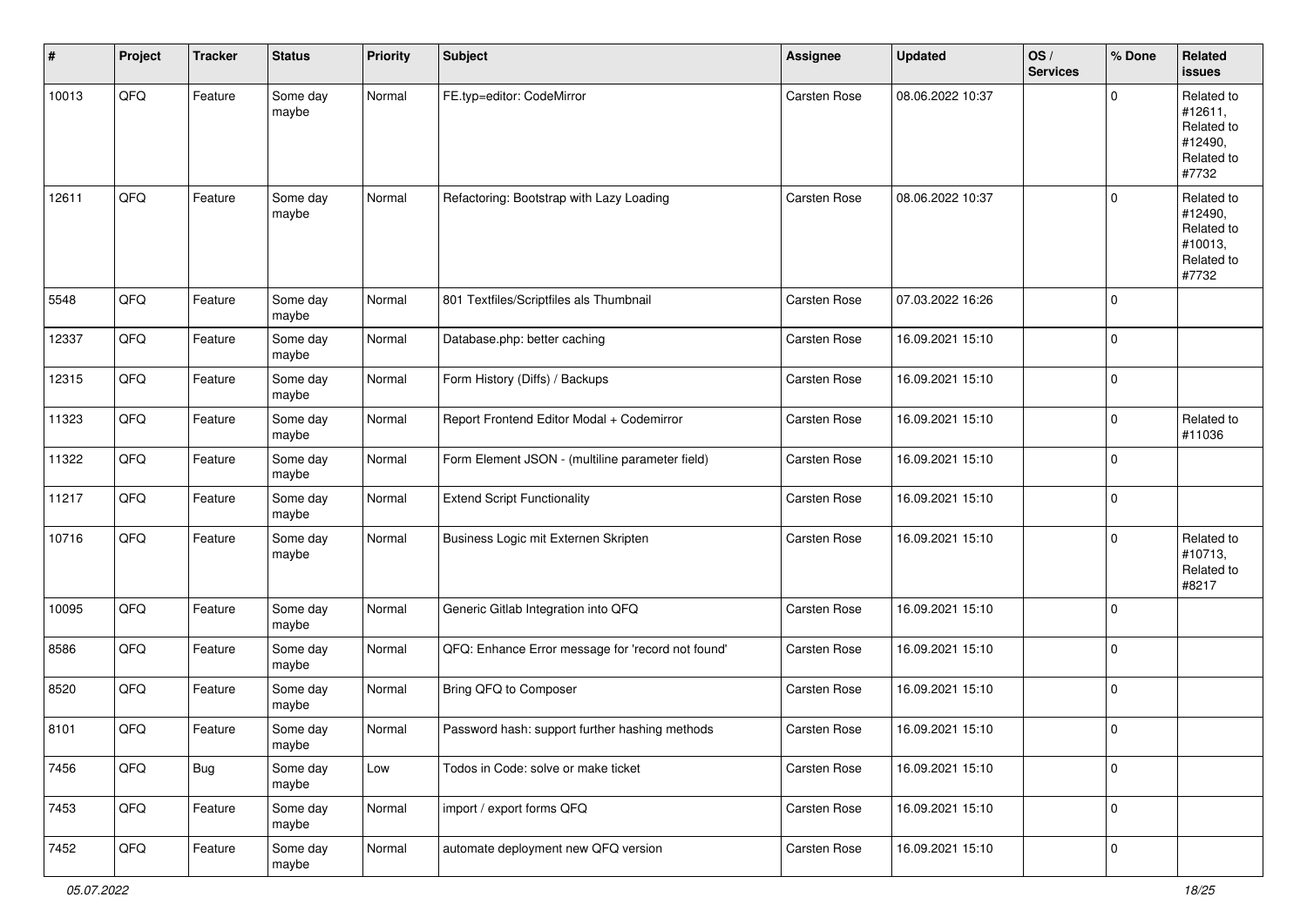| #     | Project | <b>Tracker</b> | <b>Status</b>     | <b>Priority</b> | <b>Subject</b>                                                                                         | Assignee            | <b>Updated</b>   | OS/<br><b>Services</b> | % Done      | <b>Related</b><br>issues |
|-------|---------|----------------|-------------------|-----------------|--------------------------------------------------------------------------------------------------------|---------------------|------------------|------------------------|-------------|--------------------------|
| 11036 | QFQ     | Feature        | Some day<br>maybe | Normal          | inline report editor permissions                                                                       | <b>Carsten Rose</b> | 16.09.2021 15:09 |                        | $\Omega$    | Related to<br>#11323     |
| 10745 | QFQ     | Feature        | Some dav<br>maybe | Normal          | Tablesorter Excel Export                                                                               | Carsten Rose        | 16.09.2021 15:09 |                        | $\Omega$    |                          |
| 10116 | QFQ     | Feature        | Some day<br>maybe | Normal          | TypeAhead: Tag - show inside 'input' element                                                           | Carsten Rose        | 16.09.2021 15:09 |                        | $\mathbf 0$ |                          |
| 4445  | QFQ     | Feature        | Some day<br>maybe | Normal          | template group: Option to simulate fieldset                                                            |                     | 28.06.2021 14:11 |                        | $\Omega$    |                          |
| 9669  | QFQ     | Bug            | Some day<br>maybe | Normal          | Checkbox / Template Group: radio/checkbox visible broken<br>after 'add'                                | Carsten Rose        | 16.06.2021 13:47 |                        | $\Omega$    | Related to<br>#8091      |
| 4279  | QFQ     | Bug            | Some dav<br>maybe | High            | config.linkVars lost                                                                                   | Carsten Rose        | 03.05.2021 21:14 |                        | $\mathbf 0$ |                          |
| 4258  | QFQ     | Feature        | Some day<br>maybe | High            | System Defaults: Forms                                                                                 | Carsten Rose        | 03.05.2021 21:14 |                        | $\pmb{0}$   |                          |
| 3990  | QFQ     | Feature        | Some day<br>maybe | High            | custom class definition: add space automatically                                                       | Carsten Rose        | 03.05.2021 21:14 |                        | $\mathbf 0$ |                          |
| 3967  | QFQ     | Feature        | Some day<br>maybe | High            | Report: Checkbox, Radio, Dropdown, Input welches ohne<br>Submit funktioniert - 'Inline-Form'           | Carsten Rose        | 03.05.2021 21:14 |                        | $\Omega$    |                          |
| 3848  | QFQ     | Feature        | Some day<br>maybe | High            | Antivirus check fuer Upload files in qfq?                                                              | Carsten Rose        | 03.05.2021 21:14 |                        | $\pmb{0}$   | Related to<br>#4131      |
| 3570  | QFQ     | <b>Bug</b>     | Some day<br>maybe | High            | Formular mit prmitnew permitEdit=Always wird nicht<br>aufgerufen (ist leer)                            | Carsten Rose        | 03.05.2021 21:14 |                        | $\Omega$    |                          |
| 3109  | QFQ     | Bug            | Some day<br>maybe | High            | RealUrl: Links werden nicht korrekt gerendert                                                          | Carsten Rose        | 03.05.2021 21:14 |                        | $\mathbf 0$ |                          |
| 3061  | QFQ     | <b>Bug</b>     | Some day<br>maybe | High            | winstitute: mysql connection durcheinander - nmhp17<br>(ag7)/QFQ arbeitet mit DB/Tabellen von biostat. | Carsten Rose        | 03.05.2021 21:14 |                        | $\mathbf 0$ |                          |
| 880   | QFQ     | Feature        | Some day<br>maybe | Urgent          | Security: PHP, SQL Injection, XSS                                                                      |                     | 03.05.2021 21:14 |                        | $\pmb{0}$   | Related to<br>#14320     |
| 7278  | QFQ     | Feature        | Some dav<br>maybe | Normal          | Form: Wert vordefinieren der immer gesetzt wird                                                        |                     | 02.05.2021 09:27 |                        | $\Omega$    |                          |
| 7229  | QFQ     | Feature        | Some day<br>maybe | Normal          | New FormElement.type: Button                                                                           |                     | 01.02.2021 12:32 |                        | $\Omega$    |                          |
| 3880  | QFQ     | Feature        | Some day<br>maybe | Normal          | Form 'Form': anlegen einer Tabelle                                                                     |                     | 14.01.2021 10:12 |                        | $\Omega$    |                          |
| 9281  | QFQ     | <b>Bug</b>     | Some day<br>maybe | Normal          | Allow STRICT_TRANS_TABLES                                                                              | Carsten Rose        | 02.01.2021 18:43 |                        | $\Omega$    |                          |
| 9126  | QFQ     | Bug            | Some day<br>maybe | Normal          | hidden Form elements are present in page source                                                        |                     | 02.01.2021 18:41 |                        | $\Omega$    |                          |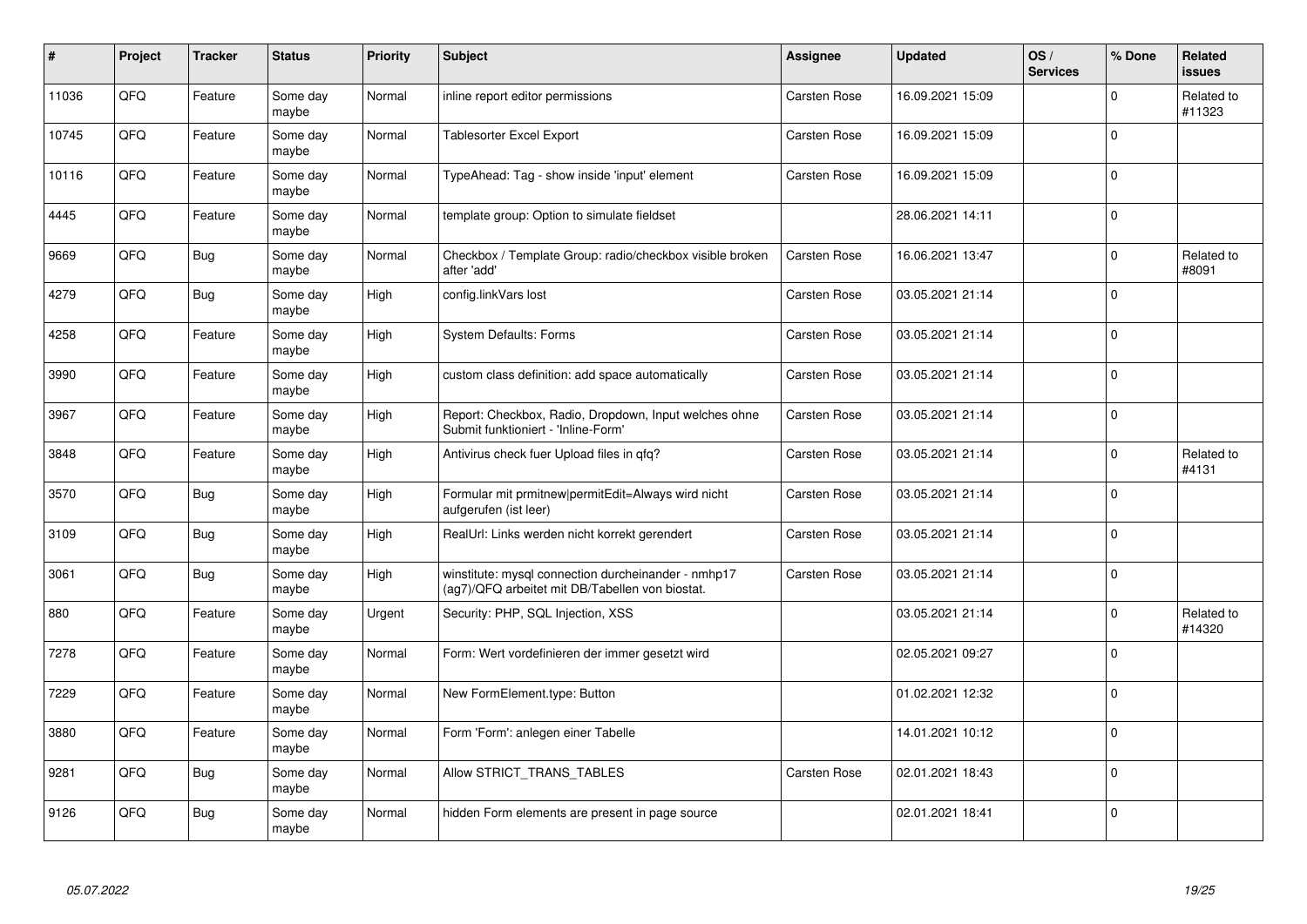| #     | Project | <b>Tracker</b> | <b>Status</b>     | <b>Priority</b> | <b>Subject</b>                                                                                                                                                | <b>Assignee</b>     | <b>Updated</b>   | OS/<br><b>Services</b> | % Done         | Related<br><b>issues</b>                       |
|-------|---------|----------------|-------------------|-----------------|---------------------------------------------------------------------------------------------------------------------------------------------------------------|---------------------|------------------|------------------------|----------------|------------------------------------------------|
| 10738 | QFQ     | Feature        | Some day<br>maybe | Normal          | CORS headers for external API requests                                                                                                                        |                     | 10.06.2020 14:00 |                        | $\Omega$       |                                                |
| 9130  | QFQ     | Feature        | Some day<br>maybe | Normal          | tablesorter: Automatic Row numbering / Zeilenummer                                                                                                            | Benjamin Baer       | 01.02.2020 23:22 |                        | $\mathbf 0$    |                                                |
| 6972  | QFQ     | Feature        | Some day<br>maybe | Normal          | Fabric Clipboard / cross browser tab                                                                                                                          | Benjamin Baer       | 01.02.2020 23:21 |                        | $\Omega$       |                                                |
| 6970  | QFQ     | Feature        | Some day<br>maybe | Normal          | tablesorter: default fuer 'sortReset' aendern von 'Ctrl' zu 'Alt'                                                                                             | Benjamin Baer       | 01.02.2020 23:21 |                        | $\mathbf 0$    |                                                |
| 5892  | QFQ     | Feature        | Some day<br>maybe | Normal          | QFQ should use T3 API to manipulate FE GROUP<br>membership                                                                                                    |                     | 01.02.2020 23:20 |                        | $\mathbf 0$    |                                                |
| 5480  | QFQ     | Feature        | Some day<br>maybe | Normal          | QFQ: Dokumentation mit Screenshots versehen                                                                                                                   | Carsten Rose        | 01.02.2020 23:20 |                        | $\mathbf 0$    | Related to<br>#9879                            |
| 5452  | QFQ     | Feature        | Some day<br>maybe | Normal          | Thumbnails from PDF: bad quality                                                                                                                              |                     | 01.02.2020 23:20 |                        | $\Omega$       |                                                |
| 4771  | QFQ     | Bug            | Some day<br>maybe | Normal          | qfq: select-down-values empty after save (edit-form for<br>program administrators)                                                                            | <b>Carsten Rose</b> | 01.02.2020 23:20 |                        | $\Omega$       | Related to<br>#4549, Has<br>duplicate<br>#4282 |
| 4719  | QFQ     | Feature        | Some day<br>maybe | Normal          | Custom Message in Client in case of 'Browser tab close,<br>modification will be lost'                                                                         |                     | 01.02.2020 23:20 |                        | $\Omega$       |                                                |
| 4659  | QFQ     | Bug            | Some day<br>maybe | Normal          | infoButtonExtra                                                                                                                                               | Carsten Rose        | 01.02.2020 23:20 |                        | $\mathbf 0$    |                                                |
| 4650  | QFQ     | Feature        | Some day<br>maybe | Normal          | Convert html to doc/rtf                                                                                                                                       | Carsten Rose        | 01.02.2020 23:20 |                        | $\mathbf 0$    | Related to<br>#10704                           |
| 4640  | QFQ     | Feature        | Some day<br>maybe | Normal          | Rename System Forms                                                                                                                                           |                     | 01.02.2020 23:20 |                        | $\mathbf 0$    |                                                |
| 4627  | QFQ     | Feature        | Some day<br>maybe | Normal          | dbupdate: all tables - check 'create', 'modified' if it is possible<br>to change to default 'CURRENT_TIMESTAMP' and modified<br>'ON UPDATE CURRENT_TIMESTAMP' |                     | 01.02.2020 23:20 |                        | $\Omega$       |                                                |
| 4626  | QFQ     | Feature        | Some day<br>maybe | Normal          | Mobile View: 'classBody=qfq-form-right' makes no sense                                                                                                        |                     | 01.02.2020 23:20 |                        | $\Omega$       |                                                |
| 4551  | QFQ     | Feature        | Some day<br>maybe | Normal          | Set 'pills' via dynamicUpdate to show/hide/disabled                                                                                                           |                     | 01.02.2020 23:20 |                        | $\mathbf 0$    | Related to<br>#3752                            |
| 4549  | QFQ     | i Bug          | Some day<br>maybe | Normal          | TemplateGroups: FE.type SELECT loose selected value<br>after save                                                                                             | <b>Carsten Rose</b> | 01.02.2020 23:20 |                        |                | Related to<br>#4548.<br>Related to<br>#4771    |
| 4546  | QFQ     | <b>Bug</b>     | Some day<br>maybe | Normal          | NH: SIP storage is destroyed                                                                                                                                  |                     | 01.02.2020 23:20 |                        | $\overline{0}$ |                                                |
| 4536  | QFQ     | Feature        | Some day<br>maybe | Normal          | FE upload: problem with delete if mutliple uploads an<br>FE.name="                                                                                            |                     | 01.02.2020 23:20 |                        | $\mathbf 0$    |                                                |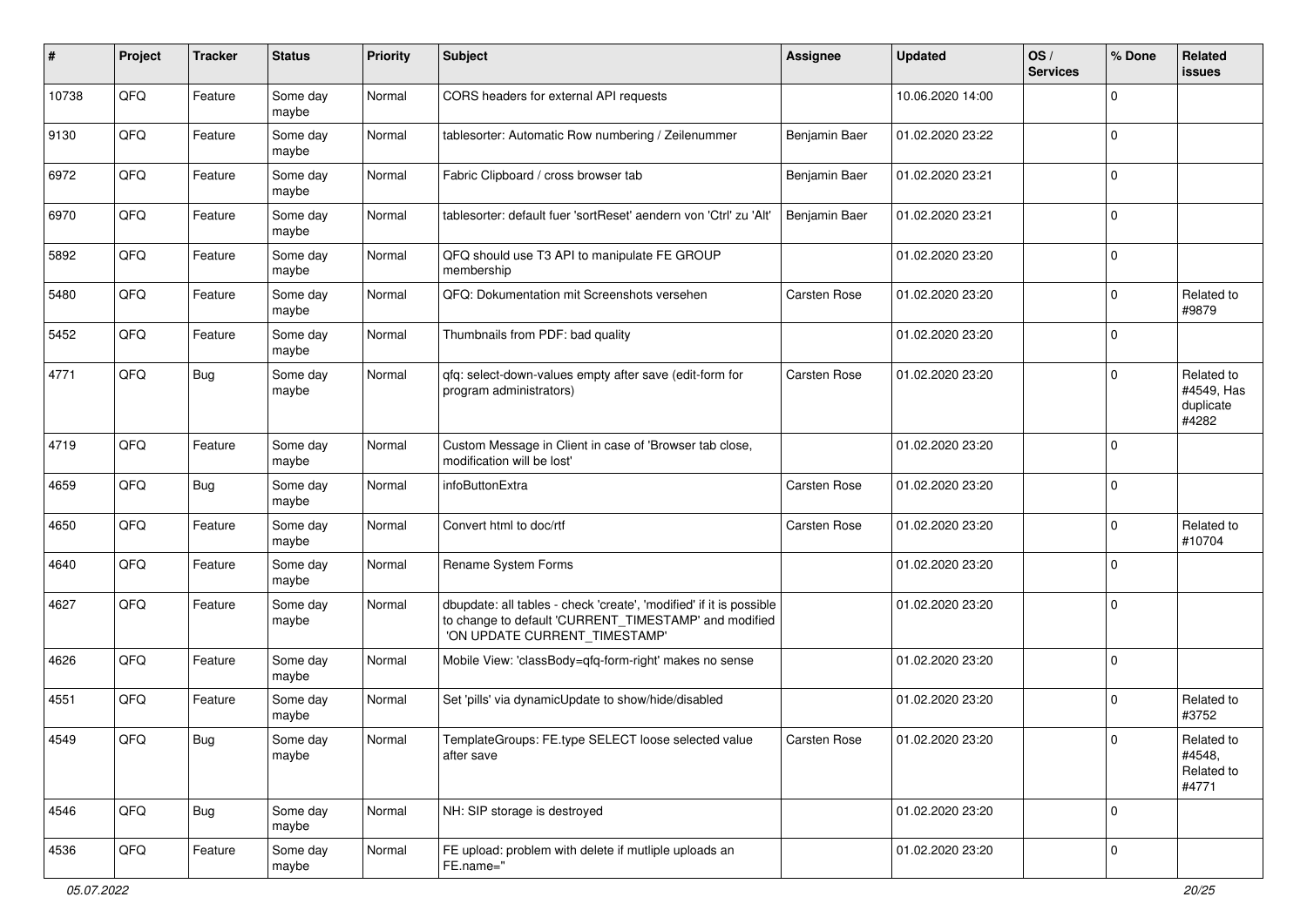| $\vert$ # | Project | <b>Tracker</b> | <b>Status</b>     | Priority | <b>Subject</b>                                                                                  | <b>Assignee</b> | <b>Updated</b>   | OS/<br><b>Services</b> | % Done         | <b>Related</b><br><b>issues</b>             |
|-----------|---------|----------------|-------------------|----------|-------------------------------------------------------------------------------------------------|-----------------|------------------|------------------------|----------------|---------------------------------------------|
| 4446      | QFQ     | Feature        | Some day<br>maybe | Normal   | New FE get same feldContainerId as last modifed FE                                              |                 | 01.02.2020 23:20 |                        | $\Omega$       |                                             |
| 4443      | QFQ     | Feature        | Some day<br>maybe | Normal   | Form: multiple secondary tables                                                                 |                 | 01.02.2020 23:20 |                        | $\mathbf 0$    |                                             |
| 4365      | QFQ     | Feature        | Some day<br>maybe | Normal   | Multi Language: new way of config                                                               | Carsten Rose    | 01.02.2020 23:20 |                        | $\overline{0}$ |                                             |
| 4343      | QFQ     | Feature        | Some day<br>maybe | Normal   | Link: Classifier to add 'attributes'                                                            | Carsten Rose    | 01.02.2020 23:20 |                        | $\mathbf 0$    | Related to<br>#14077                        |
| 7402      | QFQ     | Bug            | Some day<br>maybe | Normal   | thumbnail cache: outdated picture when permission denied<br>and permission resolved.            |                 | 01.02.2020 23:20 |                        | $\Omega$       |                                             |
| 7101      | QFQ     | Bug            | Some day<br>maybe | Normal   | 'form' in SIP and 'report' - breaks                                                             |                 | 01.02.2020 23:20 |                        | $\mathbf 0$    |                                             |
| 5851      | QFQ     | Feature        | Some day<br>maybe | Normal   | Queue System implementieren: MQTT, RabbitMQ                                                     |                 | 01.02.2020 23:20 |                        | $\mathbf 0$    | Related to<br>#5715                         |
| 5850      | QFQ     | Feature        | Some day<br>maybe | Normal   | Deployment: In QFQ Doc best practice fuer zeitgemaesses<br>Deployment beschreiben               |                 | 01.02.2020 23:20 |                        | $\Omega$       |                                             |
| 5665      | QFQ     | Feature        | Some day<br>maybe | Normal   | Versuch das '{{!' nicht mehr noetig ist.                                                        | Carsten Rose    | 01.02.2020 23:20 |                        | 0              | Related to<br>#7432,<br>Related to<br>#7434 |
| 5455      | QFQ     | Feature        | Some day<br>maybe | Normal   | Mail Redirects grld abhaengig                                                                   |                 | 01.02.2020 23:20 |                        | $\Omega$       |                                             |
| 5428      | QFQ     | Feature        | Some day<br>maybe | Normal   | secure thumbnail: late render on access.                                                        | Carsten Rose    | 01.02.2020 23:20 |                        | $\mathbf 0$    |                                             |
| 5342      | QFQ     | Feature        | Some day<br>maybe | Normal   | link - with HTML Attributes                                                                     |                 | 01.02.2020 23:20 |                        | 0              | Related to<br>#14077                        |
| 5024      | QFQ     | Feature        | Some day<br>maybe | Normal   | Fabric: Generate PDF with edits                                                                 | Benjamin Baer   | 01.02.2020 23:20 |                        | 0              | Related to<br>#10704                        |
| 4816      | QFQ     | Feature        | Some day<br>maybe | Normal   | Templates for QFQ Reports (Tables, Radios, )                                                    |                 | 01.02.2020 23:20 |                        | $\mathbf 0$    |                                             |
| 4757      | QFQ     | Feature        | Some day<br>maybe | Normal   | Test subrecord: download links ok? Links ok?                                                    | Carsten Rose    | 01.02.2020 23:20 |                        | 0              |                                             |
| 4652      | QFQ     | Feature        | Some day<br>maybe | Normal   | UZH CD: Weiterleitung auf benutzerdefinierte 403/404 Seite                                      | Carsten Rose    | 01.02.2020 23:20 |                        | $\mathbf 0$    |                                             |
| 4651      | QFQ     | Bug            | Some day<br>maybe | Normal   | "Loading document" Modal wird angezeigt bei uzhcd type=2<br>Ansicht                             | Carsten Rose    | 01.02.2020 23:20 |                        | $\Omega$       |                                             |
| 4454      | QFQ     | Bug            | Some day<br>maybe | Normal   | Required Elements: multiple elements in a row - whole row<br>marked if only one input is empty. | Benjamin Baer   | 01.02.2020 23:20 |                        | $\mathbf 0$    |                                             |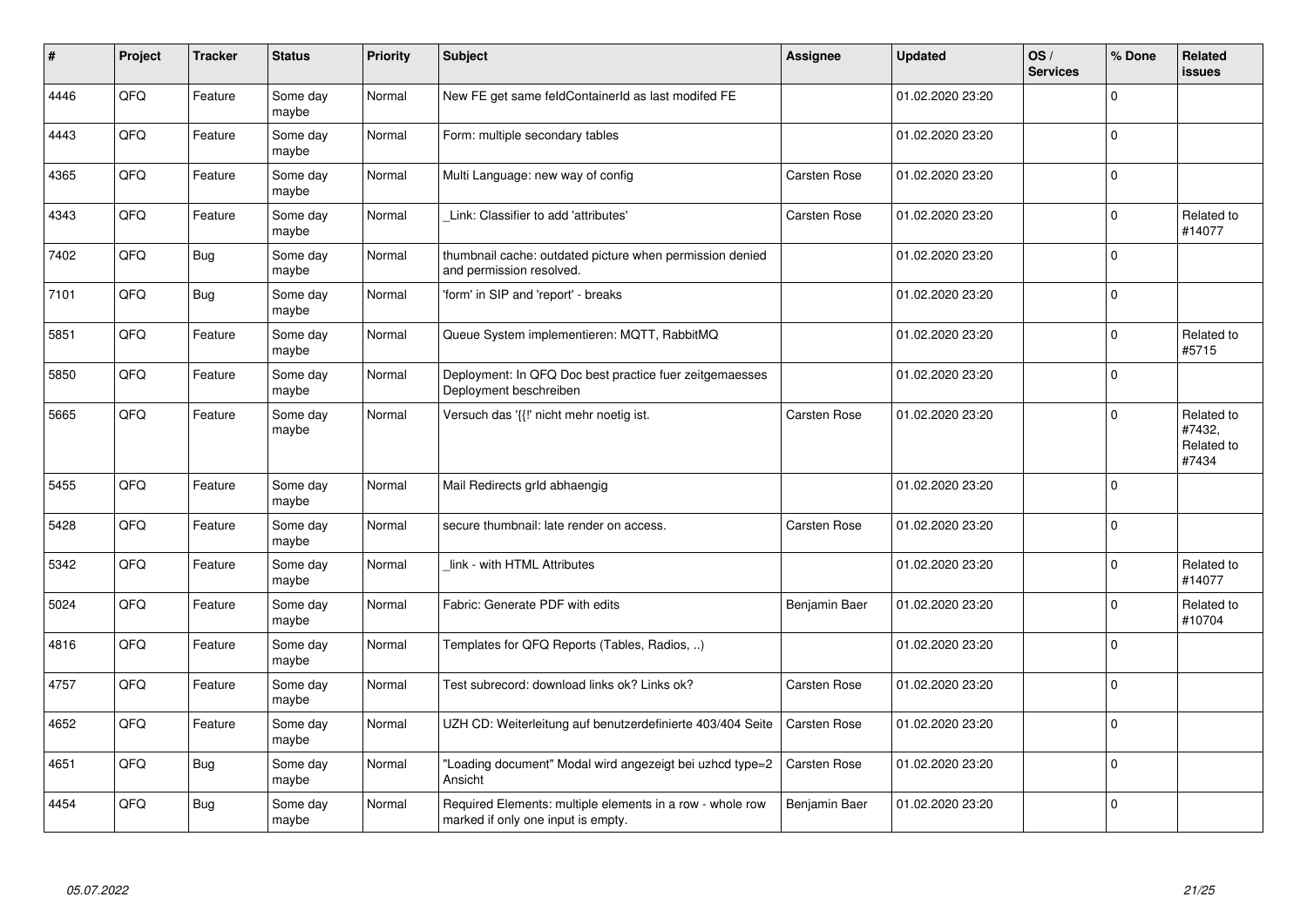| ∦    | Project | <b>Tracker</b> | <b>Status</b>     | <b>Priority</b> | <b>Subject</b>                                                                                                                                           | <b>Assignee</b>     | <b>Updated</b>   | OS/<br><b>Services</b> | % Done       | Related<br><b>issues</b>                    |
|------|---------|----------------|-------------------|-----------------|----------------------------------------------------------------------------------------------------------------------------------------------------------|---------------------|------------------|------------------------|--------------|---------------------------------------------|
| 4439 | QFQ     | Feature        | Some day<br>maybe | Normal          | Log: report all actions fired by an FE Element, incl. the<br>original directive (slaveld, sqllnsert, )                                                   |                     | 01.02.2020 23:20 |                        | $\mathbf 0$  | Related to<br>#4432.<br>Related to<br>#5458 |
| 4435 | QFQ     | Feature        | Some day<br>maybe | Normal          | Report: striptags - specify allowed tags                                                                                                                 |                     | 01.02.2020 23:20 |                        | $\mathbf 0$  |                                             |
| 4433 | QFQ     | Feature        | Some day<br>maybe | Normal          | Log when SIP will be destroyed by QFQ for any (security)<br>reason                                                                                       |                     | 01.02.2020 23:20 |                        | $\mathbf 0$  | Related to<br>#4432,<br>Related to<br>#5458 |
| 4398 | QFQ     | <b>Bug</b>     | Some day<br>maybe | Normal          | Typeahead: mouse click in a prefilled input opens a single<br>item dropdown with the current value - click on it seems to<br>set the value, not the key. | Benjamin Baer       | 01.02.2020 23:20 |                        | $\mathbf 0$  | Related to<br>#4457                         |
| 4330 | QFQ     | Feature        | Some day<br>maybe | Normal          | Error Message: report missing {{ / }} in sqlUpdate, sqlInsert,<br>sqlDelete, sqlAfter, sqlBefore in FE action elements.                                  | Carsten Rose        | 01.02.2020 23:20 |                        | $\mathbf 0$  |                                             |
| 4328 | QFQ     | <b>Bug</b>     | Some day<br>maybe | Normal          | Error Message: Show FE name/number on problems in FE                                                                                                     | Carsten Rose        | 01.02.2020 23:20 |                        | $\mathbf 0$  |                                             |
| 1234 | QFQ     | Feature        | Some day<br>maybe | Normal          | QF: Record numbering: Im Grid soll in Spalte 1 optional die<br>laufende Nummer der Records angezeigt werden.                                             |                     | 01.02.2020 23:20 |                        | $\mathbf{0}$ |                                             |
| 955  | QFQ     | Feature        | Some day<br>maybe | Normal          | QF: Notizen vor/nach dem Form                                                                                                                            |                     | 01.02.2020 23:20 |                        | $\mathsf 0$  |                                             |
| 8056 | QFQ     | Feature        | Some day<br>maybe | Normal          | Termin Organisation (Reservation)                                                                                                                        |                     | 01.02.2020 23:19 |                        | $\mathbf 0$  | Related to<br>#8658                         |
| 7921 | QFQ     | Feature        | Some day<br>maybe | Normal          | Rest API Export: URL kuerzer machen                                                                                                                      |                     | 01.02.2020 23:19 |                        | $\mathbf 0$  |                                             |
| 7281 | QFQ     | Bug            | Some day<br>maybe | Normal          | Subrecords: on large screen separator line too short                                                                                                     |                     | 01.02.2020 23:19 |                        | 0            |                                             |
| 7100 | QFQ     | Feature        | Some day<br>maybe | Normal          | Download: log access, max downloads, time limit                                                                                                          |                     | 01.02.2020 23:19 |                        | $\mathbf 0$  |                                             |
| 6704 | QFQ     | Feature        | Some day<br>maybe | Normal          | Upload Mode: Bilder in Notizen rechts sollen aktuellen<br>Upload repräsentieren.                                                                         |                     | 01.02.2020 23:19 |                        | $\mathbf 0$  | Related to<br>#3264                         |
| 6084 | QFQ     | Feature        | Some day<br>maybe | Normal          | New escape type: 'D' - convert date                                                                                                                      |                     | 01.02.2020 23:19 |                        | $\mathbf 0$  |                                             |
| 5991 | QFQ     | Bug            | Some day<br>maybe | Normal          | URLs with ' ' or long parameter are problematic                                                                                                          | <b>Carsten Rose</b> | 01.02.2020 23:19 |                        | $\mathbf 0$  |                                             |
| 5983 | QFQ     | Feature        | Some day<br>maybe | Normal          | Form Submit (save & update): normalize date/-time FE                                                                                                     | Carsten Rose        | 01.02.2020 23:19 |                        | 0            |                                             |
| 5923 | QFQ     | Feature        | Some day<br>maybe | Normal          | fillStoreSystemBySqlLate                                                                                                                                 |                     | 01.02.2020 23:19 |                        | $\mathsf 0$  |                                             |
| 5895 | QFQ     | Feature        | Some day<br>maybe | Normal          | Tutorial: List of all QFQ Features                                                                                                                       |                     | 01.02.2020 23:19 |                        | $\mathbf 0$  |                                             |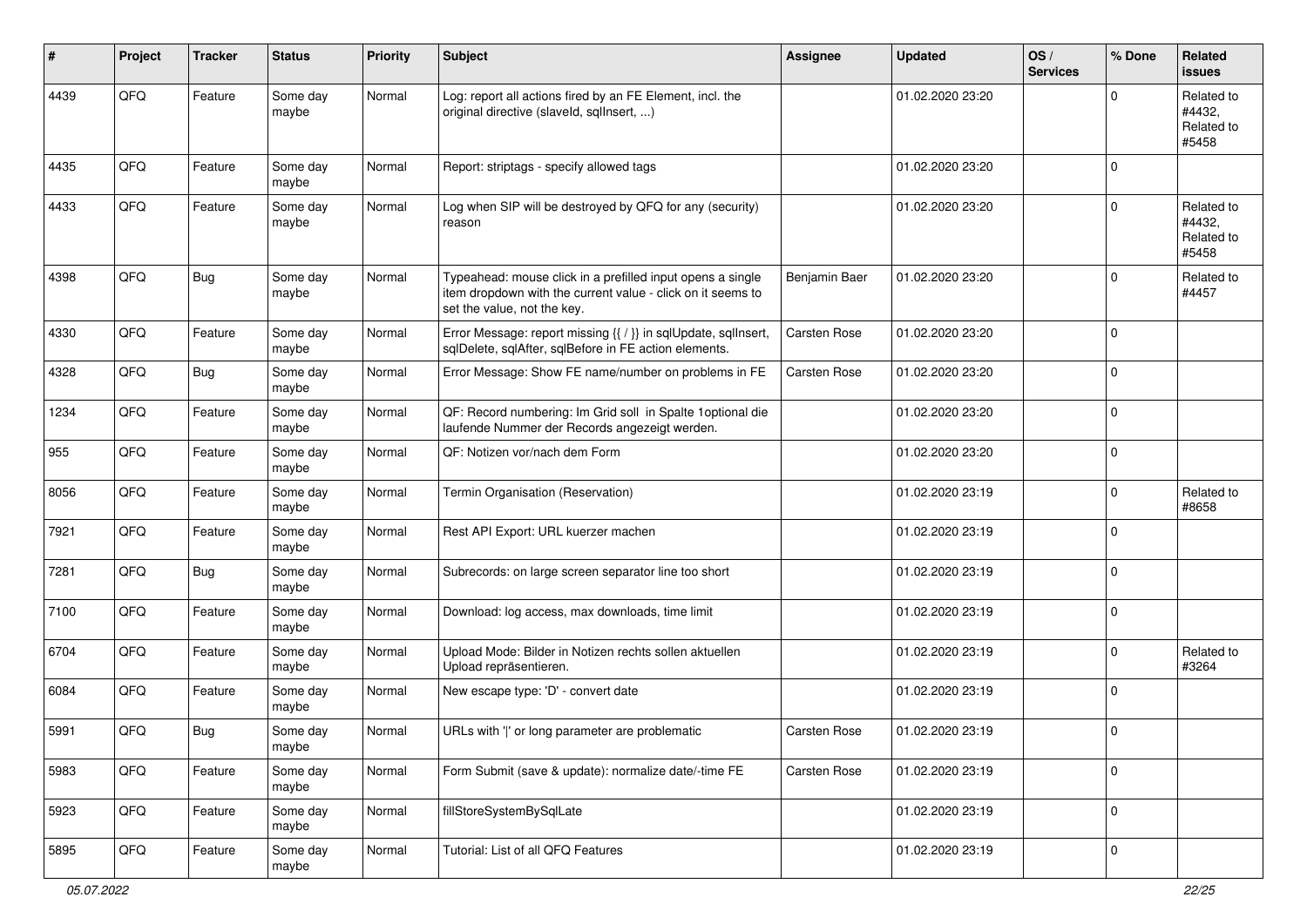| $\#$ | Project | <b>Tracker</b> | <b>Status</b>     | <b>Priority</b> | <b>Subject</b>                                                                                                       | Assignee            | <b>Updated</b>   | OS/<br><b>Services</b> | % Done         | <b>Related</b><br><b>issues</b> |
|------|---------|----------------|-------------------|-----------------|----------------------------------------------------------------------------------------------------------------------|---------------------|------------------|------------------------|----------------|---------------------------------|
| 5893 | QFQ     | Feature        | Some day<br>maybe | Normal          | Edit on double-click                                                                                                 |                     | 01.02.2020 23:19 |                        | $\mathbf 0$    | Related to<br>#5894             |
| 5877 | QFQ     | Bug            | Some day<br>maybe | Normal          | FE.type=note:bsColumn strange behaviour                                                                              |                     | 01.02.2020 23:19 |                        | $\Omega$       |                                 |
| 5852 | QFQ     | Feature        | Some day<br>maybe | Normal          | Logging: mail.log / sql.log - im FE anzeigen und via AJAX<br>aktualisieren                                           | Carsten Rose        | 01.02.2020 23:19 |                        | $\mathbf 0$    | Related to<br>#5885             |
| 5805 | QFQ     | Feature        | Some day<br>maybe | Normal          | TypeAHead SQL value instead of key stored                                                                            |                     | 01.02.2020 23:19 |                        | 0              | Related to<br>#5444             |
| 5768 | QFQ     | <b>Bug</b>     | Some day<br>maybe | Normal          | {{pageLanguage:T}}' missing if QFQ is called via api                                                                 | Carsten Rose        | 01.02.2020 23:19 |                        | $\Omega$       |                                 |
| 5706 | QFQ     | Bug            | Some day<br>maybe | Normal          | upload: fileDestination needs to be sanatized                                                                        | Carsten Rose        | 01.02.2020 23:19 |                        | 0              |                                 |
| 5579 | QFQ     | Feature        | Some day<br>maybe | Normal          | Enhance Doc / Presentation: variable type 'link column type'                                                         | Carsten Rose        | 01.02.2020 23:19 |                        | $\mathbf 0$    |                                 |
| 5557 | QFQ     | Bug            | Some day<br>maybe | Normal          | Form load: STORE_RECORD filled, but should be empty                                                                  | Carsten Rose        | 01.02.2020 23:19 |                        | 0              |                                 |
| 5389 | QFQ     | Feature        | Some day<br>maybe | Normal          | QFQ Design: Multline label / note                                                                                    | Benjamin Baer       | 01.02.2020 23:19 |                        | $\mathbf 0$    |                                 |
| 5132 | QFQ     | Feature        | Some day<br>maybe | Normal          | Error Message sendmail missing attachment: more details                                                              | Carsten Rose        | 01.02.2020 23:19 |                        | $\Omega$       |                                 |
| 5021 | QFQ     | <b>Bug</b>     | Some day<br>maybe | Normal          | FE.typ=extra - during save displays error 'datum2' already<br>filled in STORE_SIP - the value is stored nevertheless | Carsten Rose        | 01.02.2020 23:19 |                        | $\mathbf 0$    | Related to<br>#3875             |
| 4872 | QFQ     | Feature        | Some day<br>maybe | Normal          | Fields of Typo3 page available in STORE TYPO3                                                                        | Carsten Rose        | 01.02.2020 23:19 |                        | 0              |                                 |
| 4869 | QFQ     | Feature        | Some day<br>maybe | Normal          | Dynamic Update (show, hide, readonly?, required?) for<br><b>Template Group Elements</b>                              | Carsten Rose        | 01.02.2020 23:19 |                        | $\Omega$       | Related to<br>#4865             |
| 4606 | QFQ     | Feature        | Some day<br>maybe | Normal          | link: qualifier to render bootstrap button                                                                           | Carsten Rose        | 01.02.2020 23:19 |                        | $\overline{0}$ |                                 |
| 4583 | QFQ     | Bug            | Some day<br>maybe | Normal          | Dynamic Update bei TypeAhead Feldern                                                                                 | Carsten Rose        | 01.02.2020 23:19 |                        | $\Omega$       |                                 |
| 4528 | QFQ     | Bug            | Some day<br>maybe | Normal          | extraButtonLock mit SQLAhead Bug                                                                                     | Carsten Rose        | 01.02.2020 23:19 |                        | $\Omega$       |                                 |
| 4092 | QFQ     | Bug            | Some day<br>maybe | Normal          | 1) Logging verbessern wann welches FE warum ausgefuehrt<br>wird, 2) Documentation: Best Practice Template Group      | <b>Carsten Rose</b> | 01.02.2020 23:19 |                        | $\Omega$       | Related to<br>#3504             |
| 9024 | QFQ     | Bug            | Some day<br>maybe | Normal          | QFQ Einarbeitung                                                                                                     |                     | 01.02.2020 15:56 |                        | $\overline{0}$ |                                 |
| 2643 | QFQ     | Bug            | Some day<br>maybe | Normal          | Zend / PHP Webinars anschauen                                                                                        | Carsten Rose        | 01.02.2020 15:56 |                        | $\Omega$       |                                 |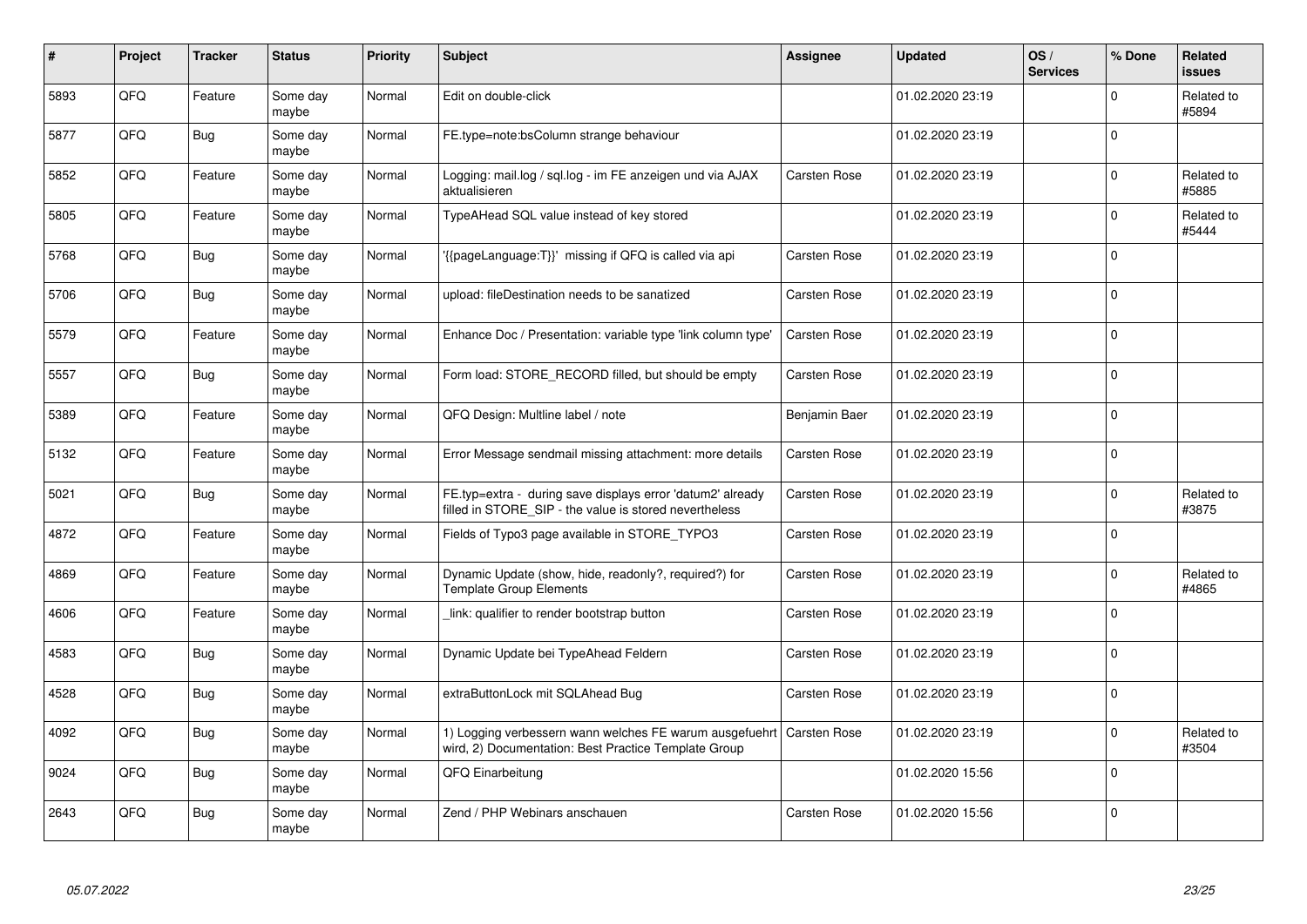| #    | Project | <b>Tracker</b> | <b>Status</b>     | <b>Priority</b> | <b>Subject</b>                                                                                                     | Assignee            | <b>Updated</b>   | OS/<br><b>Services</b> | % Done       | Related<br><b>issues</b> |
|------|---------|----------------|-------------------|-----------------|--------------------------------------------------------------------------------------------------------------------|---------------------|------------------|------------------------|--------------|--------------------------|
| 3267 | QFQ     | Feature        | Some day<br>maybe | Normal          | 2 Forms auf einer Seite: real + Read only                                                                          | <b>Carsten Rose</b> | 11.12.2019 16:03 |                        | $\Omega$     |                          |
| 3216 | QFQ     | Feature        | Some day<br>maybe | Normal          | dynamic update für checkbox label2                                                                                 | Carsten Rose        | 11.12.2019 16:03 |                        | $\pmb{0}$    | Related to<br>#2081      |
| 3130 | QFQ     | <b>Bug</b>     | Some day<br>maybe | Normal          | Debug Info's nicht korrekt nach 'New > Save'.                                                                      | Carsten Rose        | 11.12.2019 16:03 |                        | $\mathbf 0$  | Related to<br>#3253      |
| 2995 | QFQ     | Feature        | Some day<br>maybe | Normal          | Dropdown JQuery Plugin: 'chosen' - Moeglichkeit um Select<br>Listen mehr Funktion zu geben. Kein Bootstrap noetig. | Carsten Rose        | 11.12.2019 16:03 |                        | $\Omega$     |                          |
| 2950 | QFQ     | Feature        | Some day<br>maybe | Normal          | Inhalt QFQ Records als File                                                                                        |                     | 11.12.2019 16:03 |                        | $\mathbf 0$  |                          |
| 2084 | QFQ     | Feature        | Some day<br>maybe | Normal          | Mailto mit encryption: Subrecord                                                                                   | Carsten Rose        | 11.12.2019 16:03 |                        | $\mathbf{0}$ | Related to<br>#2082      |
| 2063 | QFQ     | Bug            | Some day<br>maybe | Normal          | Pills auf 'inaktiv' setzen falls keine Element auf dem Pill<br>sichtbar sind.                                      | Benjamin Baer       | 11.12.2019 16:03 |                        | $\mathbf 0$  | Related to<br>#3752      |
| 1946 | QFQ     | Feature        | Some day<br>maybe | Normal          | Kontrolle ob der ReadOnly Modus bei den<br>Formularelementen korrekt implementiert ist                             | Carsten Rose        | 11.12.2019 16:03 |                        | $\Omega$     |                          |
| 1635 | QFQ     | Feature        | Some day<br>maybe | Normal          | QFQ Extension content record: weitere Optionen<br>einblenden.                                                      | Carsten Rose        | 11.12.2019 16:03 |                        | $\mathbf 0$  |                          |
| 1510 | QFQ     | Feature        | Some day<br>maybe | Normal          | jquery von google laden, falls das nicht geht lokal                                                                |                     | 11.12.2019 16:03 |                        | $\mathbf 0$  |                          |
| 1253 | QFQ     | Feature        | Some day<br>maybe | Normal          | QF: Colorpicker                                                                                                    |                     | 11.12.2019 16:03 |                        | $\mathbf 0$  |                          |
| 1251 | QFQ     | Feature        | Some day<br>maybe | Normal          | QF: Combo                                                                                                          |                     | 11.12.2019 16:03 |                        | $\mathbf{0}$ |                          |
| 4293 | QFQ     | Bug            | Some day<br>maybe | Normal          | Download broken if token 'd:' is missing - but no error<br>message                                                 | <b>Carsten Rose</b> | 11.12.2019 16:03 |                        | $\mathbf 0$  | Related to<br>#7514      |
| 4259 | QFQ     | Feature        | Some day<br>maybe | Normal          | Instant trigger a cron job                                                                                         | Carsten Rose        | 11.12.2019 16:03 |                        | $\pmb{0}$    |                          |
| 4197 | QFQ     | Feature        | Some day<br>maybe | Normal          | Unit Test fuer JSON Stream von QuickFormQuery.php ><br>doForm()                                                    | Carsten Rose        | 11.12.2019 16:03 |                        | $\Omega$     |                          |
| 4138 | QFQ     | Bug            | Some day<br>maybe | Normal          | style fehlt                                                                                                        |                     | 11.12.2019 16:03 |                        | $\mathbf 0$  |                          |
| 4122 | QFQ     | <b>Bug</b>     | Some day<br>maybe | Normal          | file: Render Mode hat keinen Effekt                                                                                |                     | 11.12.2019 16:03 |                        | $\pmb{0}$    |                          |
| 4027 | QFQ     | Feature        | Some day<br>maybe | Normal          | Missing: orange 'check' / 'bullet'                                                                                 |                     | 11.12.2019 16:03 |                        | $\pmb{0}$    |                          |
| 4026 | QFQ     | Feature        | Some day<br>maybe | Normal          | sqlLog.sql: log number of FE.id                                                                                    | Carsten Rose        | 11.12.2019 16:03 |                        | $\mathbf 0$  | Related to<br>#5458      |